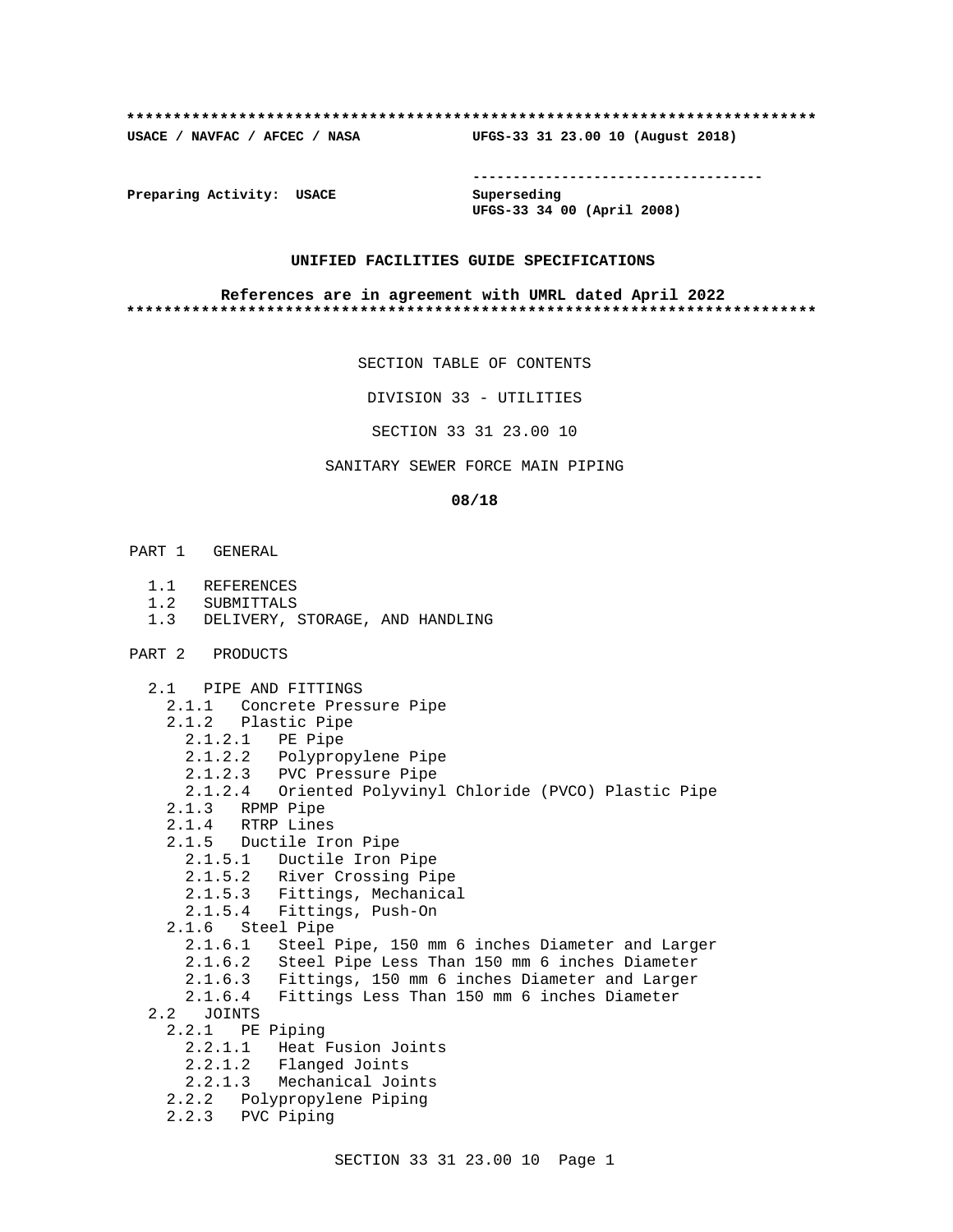- 2.2.3.1 Screw Joint Fittings 2.2.3.2 Push-On Joint Fittings 2.2.3.3 Solvent Cement 2.2.4 PVCO Pipe 2.2.5 Ductile Iron Piping 2.2.5.1 Push-on Joints 2.2.5.2 Mechanical Joints 2.2.5.3 Flanged Joints 2.2.6 Steel Piping 2.2.6.1 Push-on Joints 2.2.6.2 Mechanical Joints 2.2.6.3 Flanged Joints 2.2.7 RPMP Piping 2.3 VALVES 2.3.1 Gate Valves 2.3.2 Check Valves 2.3.2.1 Ball Check Valves 2.3.2.2 Swing Check Valves<br>2.3.3 Pluq Valves 2.3.3 Plug Valves 2.3.4 Pinch Valves 2.3.5 Air Release Valves 2.3.5.1 Manual Air Release Valves 2.3.5.2 Automatic Air Release Valve 2.4 VALVE VAULTS 2.5 MISCELLANEOUS MATERIALS 2.5.1 Pipe Coatings and Linings 2.5.2 Joint Lubricants<br>2.5.3 Bolts, Nuts and 2.5.3 Bolts, Nuts and Glands 2.5.4 Joint Compound 2.5.5 Joint Tape 2.5.6 Bond Wire PART 3 EXECUTION 3.1 INSTALLATION 3.1.1 Cutting 3.1.2 Laying 3.1.3 Jointing 3.1.3.1 Concrete Pressure Pipe 3.1.3.2 Joints for PE Pipe 3.1.3.3 Joints for Polypropylene Pipe 3.1.3.4 Joints for PVC Pipe 3.1.3.5 Joints for RPMP Pipe 3.1.3.6 Joints for RTRP Lines Joints for Ductile Iron Pipe 3.1.3.8 Joints for Steel Pipe 3.1.4 Coating and Lining 3.1.5 PE Pipe Encasement 3.1.6 Installation of Valves 3.1.7 Installation of Valve Boxes 3.1.8 Installation of Valve Vaults Drain Lines 3.1.10 Thrust Restraint 3.1.10.1 Thrust Blocks 3.1.10.2 Restrained Joints 3.1.11 Grout 3.1.12 Bonded Joints 3.2 FIELD QUALITY CONTROL
	- 3.2.1 Pressure Test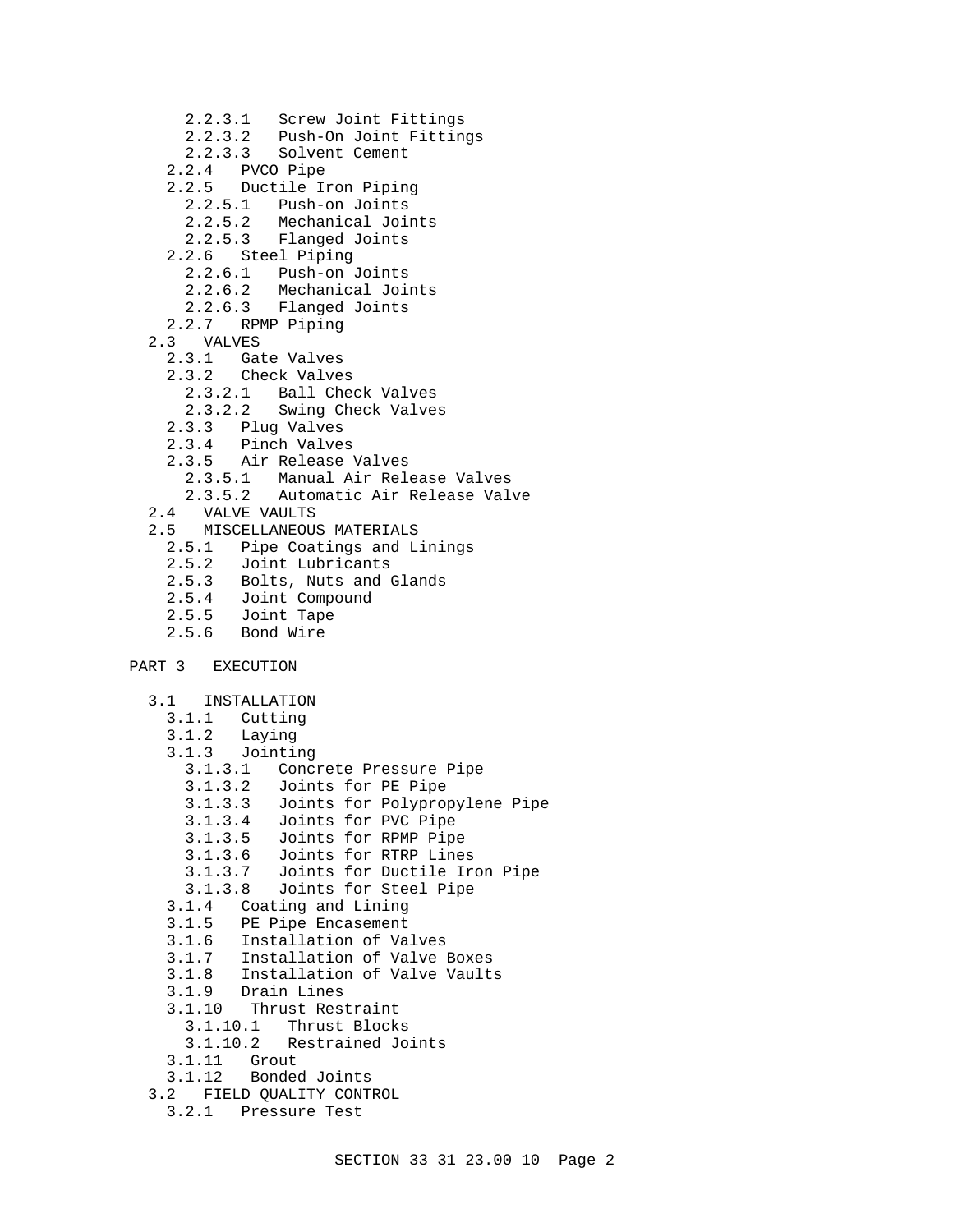3.2.2 Leakage Test

3.2.3 Retesting

-- End of Section Table of Contents --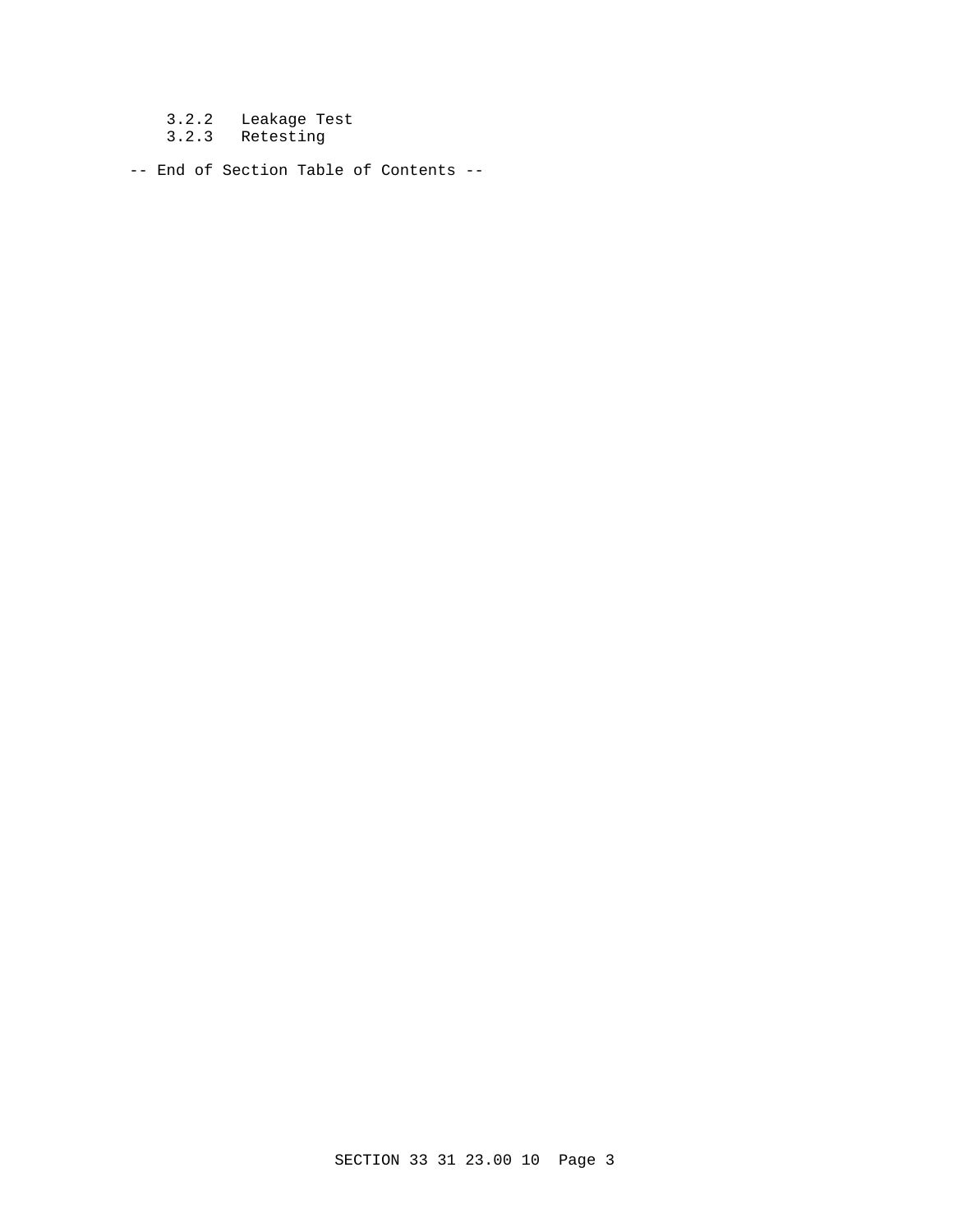USACE / NAVFAC / AFCEC / NASA

--------------------------------------

Preparing Activity: USACE

Superseding UFGS-33 34 00 (April 2008)

UFGS-33 31 23.00 10 (August 2018)

#### UNIFIED FACILITIES GUIDE SPECIFICATIONS

References are in agreement with UMRL dated April 2022 

SECTION 33 31 23.00 10

SANITARY SEWER FORCE MAIN PIPING 08/18

NOTE: This quide specification covers the requirements for force mains and inverted siphons for sewage systems.

Adhere to UFC 1-300-02 Unified Facilities Guide Specifications (UFGS) Format Standard when editing this guide specification or preparing new project specification sections. Edit this guide specification for project specific requirements by adding, deleting, or revising text. For bracketed items, choose applicable item(s) or insert appropriate information.

Remove information and requirements not required in respective project, whether or not brackets are present.

Comments, suggestions and recommended changes for this quide specification are welcome and should be submitted as a Criteria Change Request (CCR). 

PART 1 GENERAL

NOTE: See UFC 3-240-01 for additional design information on force mains and inverted siphons. 

1 1 REFERENCES

NOTE: This paragraph is used to list the publications cited in the text of the guide specification. The publications are referred to in the text by basic designation only and listed in this paragraph by organization, designation, date, and title.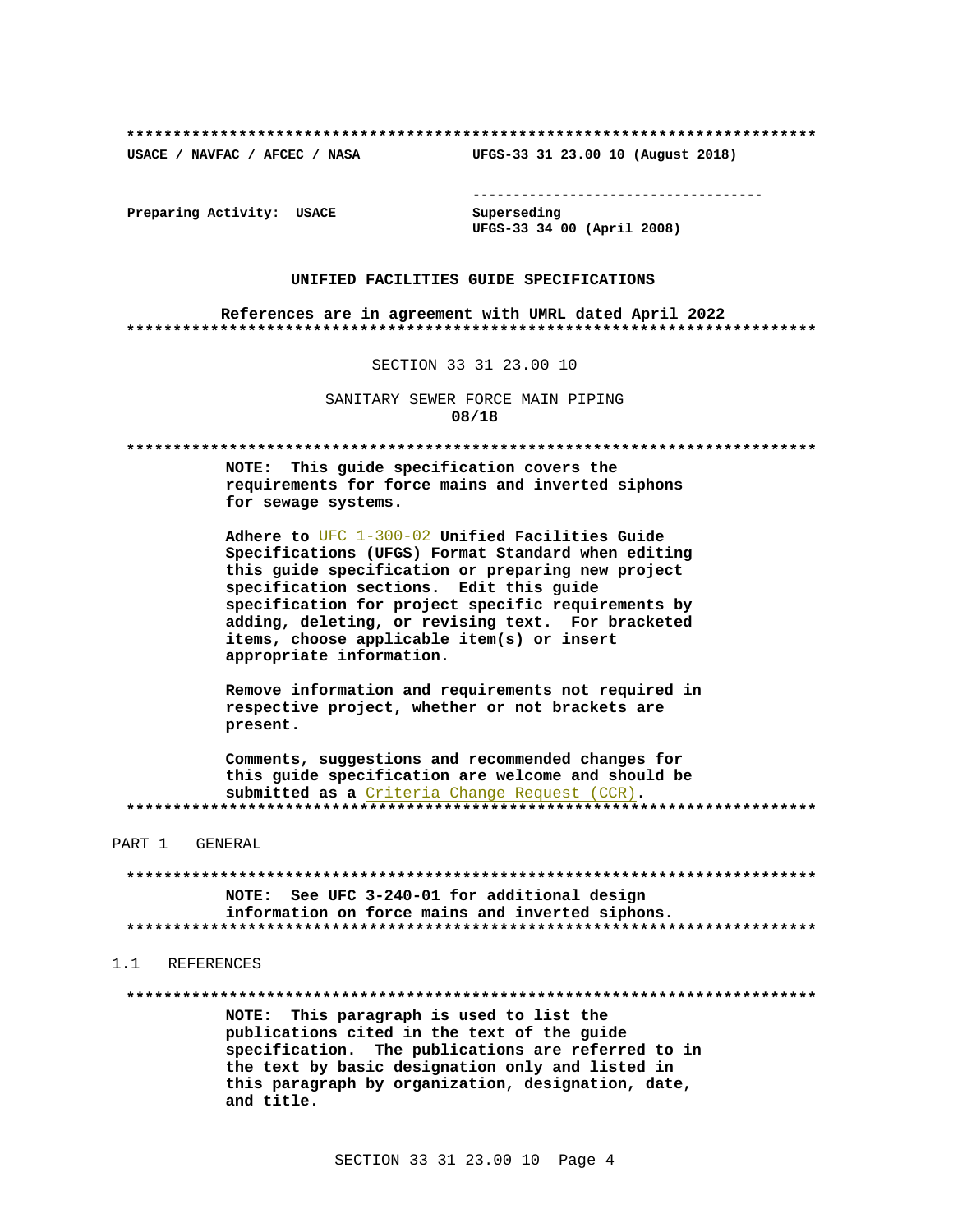**Use the Reference Wizard's Check Reference feature when you add a Reference Identifier (RID) outside of the Section's Reference Article to automatically place the reference in the Reference Article. Also use the Reference Wizard's Check Reference feature to update the issue dates.**

**References not used in the text will automatically be deleted from this section of the project specification when you choose to reconcile references in the publish print process. \*\*\*\*\*\*\*\*\*\*\*\*\*\*\*\*\*\*\*\*\*\*\*\*\*\*\*\*\*\*\*\*\*\*\*\*\*\*\*\*\*\*\*\*\*\*\*\*\*\*\*\*\*\*\*\*\*\*\*\*\*\*\*\*\*\*\*\*\*\*\*\*\*\***

The publications listed below form a part of this specification to the extent referenced. The publications are referred to within the text by the basic designation only.

> AMERICAN ASSOCIATION OF STATE HIGHWAY AND TRANSPORTATION OFFICIALS (AASHTO)

AASHTO HB-17 (2002; Errata 2003; Errata 2005, 17th Edition) Standard Specifications for Highway Bridges

AMERICAN PETROLEUM INSTITUTE (API)

API Spec 6D (June 2018, 4th Ed; Errata 1 July 2018; Errata 2 August 2018) Specification for Pipeline and Piping Valves

AMERICAN SOCIETY OF MECHANICAL ENGINEERS (ASME)

- ASME B16.1 (2020) Gray Iron Pipe Flanges and Flanged Fittings Classes 25, 125, and 250
- ASME B16.3 (2021) Malleable Iron Threaded Fittings, Classes 150 and 300

AMERICAN WATER WORKS ASSOCIATION (AWWA)

|           | AWWA C105/A21.5  | (2018) Polyethylene Encasement for<br>Ductile-Iron Pipe Systems                     |
|-----------|------------------|-------------------------------------------------------------------------------------|
|           | AWWA C110/A21.10 | (2012) Ductile-Iron and Gray-Iron Fittings<br>for Water                             |
|           | AWWA C111/A21.11 | (2017) Rubber-Gasket Joints for<br>Ductile-Iron Pressure Pipe and Fittings          |
|           | AWWA C115/A21.15 | (2020) Flanged Ductile-Iron Pipe With<br>Ductile-Iron or Gray-Iron Threaded Flanges |
|           | AWWA C151/A21.51 | (2017) Ductile-Iron Pipe, Centrifugally<br>Cast                                     |
| AWWA C200 |                  | $(2012)$ Steel Water Pipe - 6 In. $(150 \text{ mm})$<br>and Larger                  |
| AWWA C203 |                  | (2020) Coal-Tar Protective Coatings and                                             |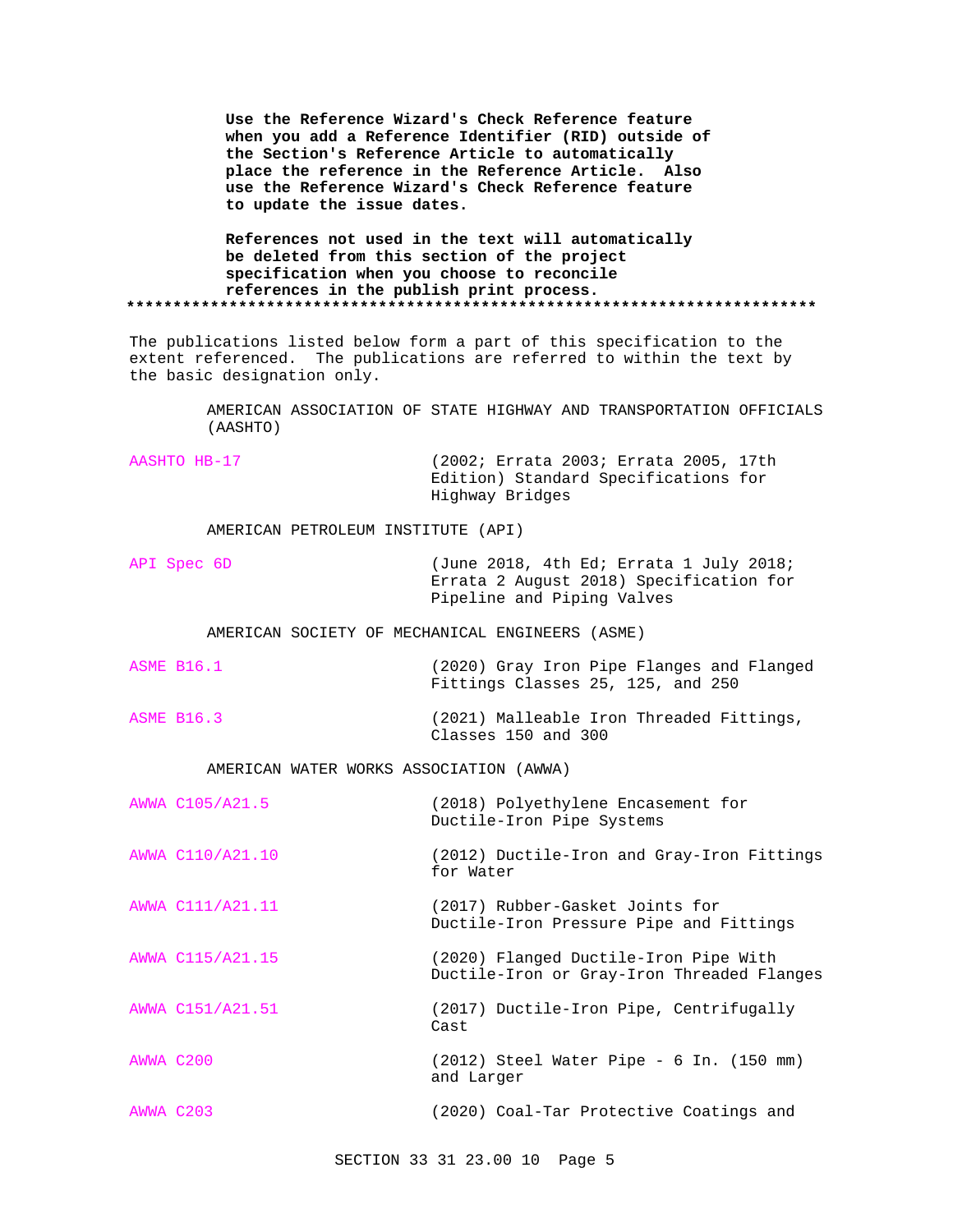|                           |               | Linings for Steel Water Pipelines - Enamel<br>and Tape - Hot-Applied                                                                        |
|---------------------------|---------------|---------------------------------------------------------------------------------------------------------------------------------------------|
| AWWA C207                 |               | (2018) Standard for Steel Pipe Flanges for<br>Waterworks Service, Sizes 4 in. through<br>144 in. (100 mm through 3600 mm)                   |
| AWWA C208                 |               | (2017) Dimensions for Fabricated Steel<br>Water Pipe Fittings                                                                               |
| AWWA C210                 |               | (2015) Standard for Liquid Epoxy Coating<br>Systems for the Interior and Exterior of<br>Steel Water Pipelines                               |
| AWWA C300                 |               | (2016) Reinforced Concrete Pressure Pipe,<br>Steel-Cylinder Type                                                                            |
| AWWA C301                 |               | (2014; R 2019) Prestressed Concrete<br>Pressure Pipe, Steel-Cylinder Type                                                                   |
| AWWA C303                 |               | (2017) Concrete Pressure Pipe,<br>Bar-Wrapped, Steel-Cylinder Type                                                                          |
| AWWA C500                 |               | (2019) Metal-Seated Gate Valves for Water<br>Supply Service                                                                                 |
| AWWA C508                 |               | (2017) Swing-Check Valves for Waterworks<br>Service, 2 In. Through 48-In. (50-mm<br>Through 1,200-mm) NPS                                   |
| AWWA C600                 |               | (2017) Installation of Ductile-Iron Mains<br>and Their Appurtenances                                                                        |
| AWWA C900                 |               | (2016) Polyvinyl Chloride (PVC) Pressure<br>Pipe, and Fabricated Fittings, 4 In.<br>Through 60 In. (100 mm Through 1,500 mm)                |
| AWWA C909                 |               | (2016) Molecularly Oriented Polyvinyl<br>Chloride (PVCO) Pressure Pipe, 4 In. (100<br>mm) and Larger                                        |
| ASTM INTERNATIONAL (ASTM) |               |                                                                                                                                             |
|                           | ASTM A53/A53M | (2020) Standard Specification for Pipe,<br>Steel, Black and Hot-Dipped, Zinc-Coated,<br>Welded and Seamless                                 |
|                           | ASTM D1784    | (2020) Standard Specification for Rigid<br>Poly(Vinyl Chloride) (PVC) Compounds and<br>Chlorinated Poly(Vinyl Chloride) (CPVC)<br>Compounds |
|                           | ASTM D1785    | (2015; E 2018) Standard Specification for                                                                                                   |

ASTM D2122 (2016) Standard Test Method for Determining Dimensions of Thermoplastic Pipe and Fittings

Poly(Vinyl Chloride) (PVC), Plastic Pipe,

Schedules 40, 80, and 120

SECTION 33 31 23.00 10 Page 6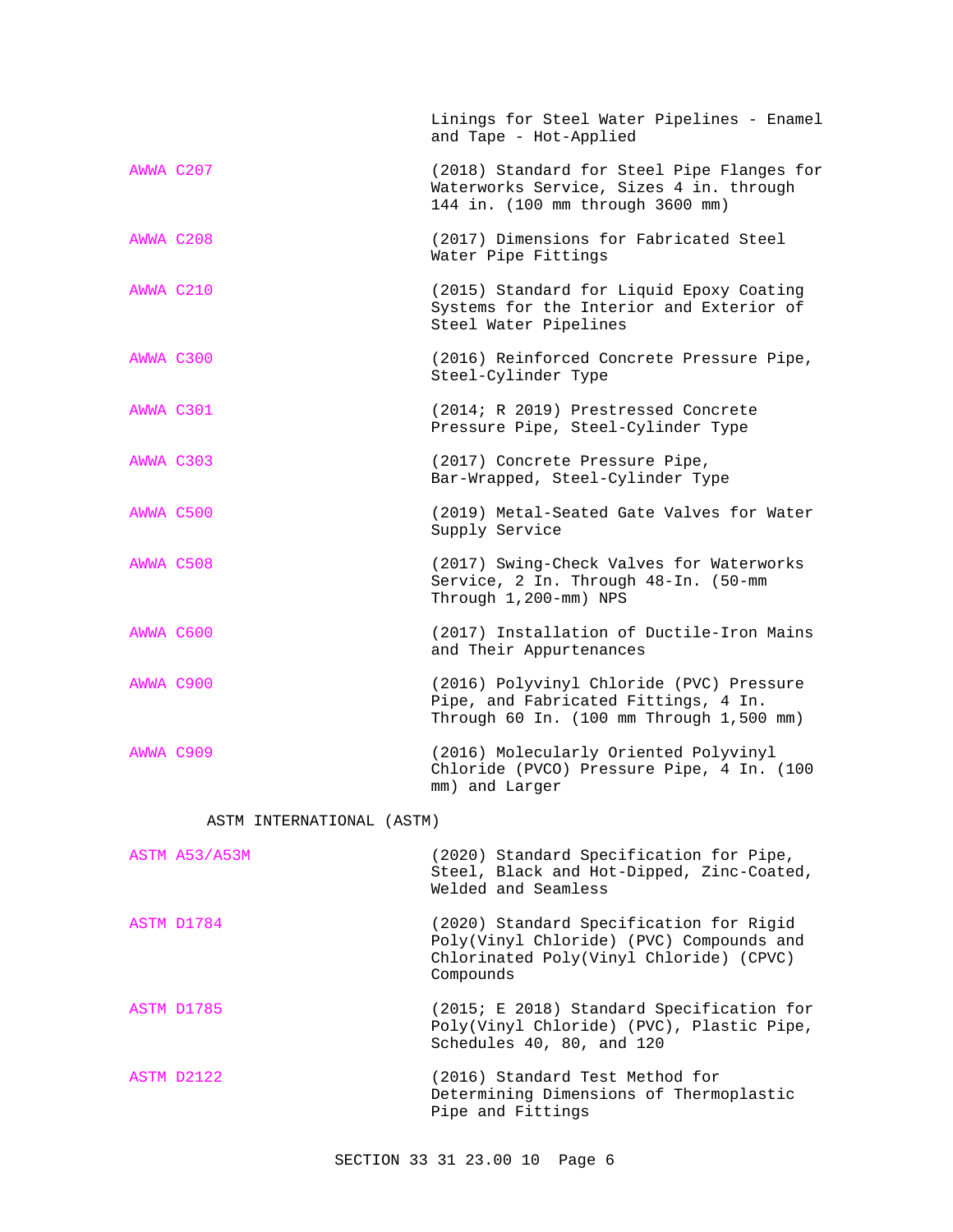| ASTM D2241        | (2015) Standard Specification for<br>Poly(Vinyl Chloride) (PVC) Pressure-Rated<br>Pipe (SDR Series)                         |
|-------------------|-----------------------------------------------------------------------------------------------------------------------------|
| ASTM D2464        | (2015) Standard Specification for Threaded<br>Poly(Vinyl Chloride) (PVC) Plastic Pipe<br>Fittings, Schedule 80              |
| ASTM D2564        | (2020) Standard Specification for Solvent<br>Cements for Poly(Vinyl Chloride) (PVC)<br>Plastic Piping Systems               |
| ASTM D2657        | (2007; R 2015) Heat Fusion Joining<br>Polyolefin Pipe and Fittings                                                          |
| ASTM D2774        | (2021) Underground Installation of<br>Thermoplastic Pressure Piping                                                         |
| ASTM D2996        | (2017) Standard Specification for<br>Filament-Wound "Fiberglass"<br>(Glass-Fiber-Reinforced<br>Thermosetting-Resin) Pipe    |
| ASTM D3035        | (2015) Polyethylene (PE) Plastic Pipe<br>(DR-PR) Based on Controlled Outside<br>Diameter                                    |
| ASTM D3139        | (2019) Joints for Plastic Pressure Pipes<br>Using Flexible Elastomeric Seals                                                |
| ASTM D3308        | (2012; R 2017) Standard Specification for<br>PTFE Resin Skived Tape                                                         |
| ASTM D3350        | (2021) Polyethylene Plastics Pipe and<br>Fittings Materials                                                                 |
| ASTM D3754        | (2019) "Fiberglass"<br>(Glass-Fiber-Reinforced<br>Thermosetting-Resin) Sewer and Industrial<br>Pressure Pipe                |
| ASTM D4101        | (2017) Standard Classification System and<br>Basis for Specification for Polypropylene<br>Injection and Extrusion Materials |
| ASTM D4161        | (2014) "Fiberglass"<br>(Glass-Fiber-Reinforced<br>Thermosetting-Resin) Pipe Joints Using<br>Flexible Elastomeric Seals      |
| ASTM F477         | (2014; R 2021) Standard Specification for<br>Elastomeric Seals (Gaskets) for Joining<br>Plastic Pipe                        |
| <b>ASTM F1483</b> | (2017) Standard Specification for Oriented<br>Poly(Vinyl Chloride), PVCO, Pressure Pipe                                     |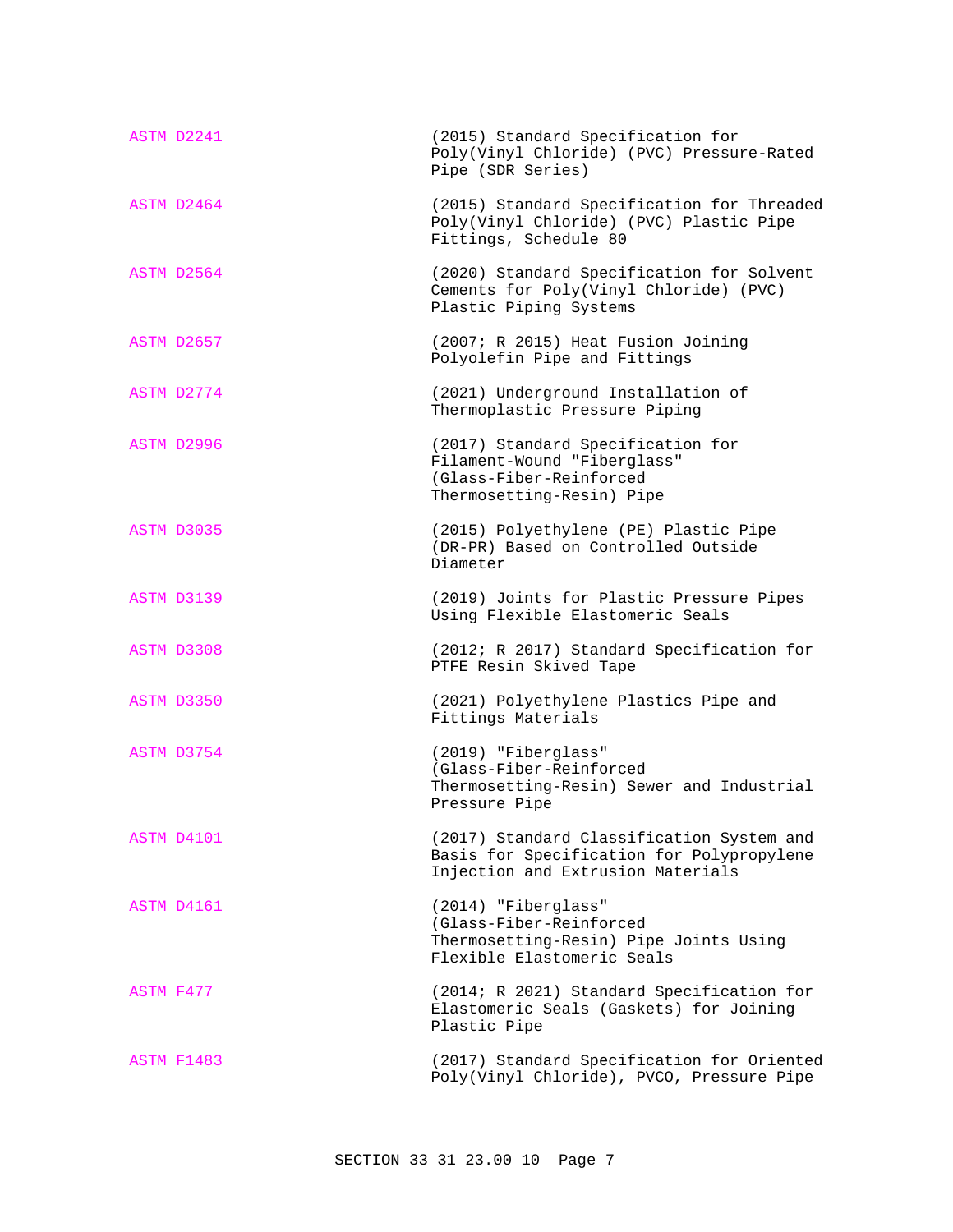DUCTILE IRON PIPE RESEARCH ASSOCIATION (DIPRA)

DIPRA TRD (2016) Thrust Restraint Design for Ductile Iron Pipe

> MANUFACTURERS STANDARDIZATION SOCIETY OF THE VALVE AND FITTINGS INDUSTRY (MSS)

MSS SP-78 (2011) Cast Iron Plug Valves, Flanged and Threaded Ends

## 1.2 SUBMITTALS

**\*\*\*\*\*\*\*\*\*\*\*\*\*\*\*\*\*\*\*\*\*\*\*\*\*\*\*\*\*\*\*\*\*\*\*\*\*\*\*\*\*\*\*\*\*\*\*\*\*\*\*\*\*\*\*\*\*\*\*\*\*\*\*\*\*\*\*\*\*\*\*\*\*\***

**NOTE: Review submittal description (SD) definitions in Section 01 33 00 SUBMITTAL PROCEDURES and edit the following list, and corresponding submittal items in the text, to reflect only the submittals required for the project. The Guide Specification technical editors have classified those items that require Government approval, due to their complexity or criticality, with a "G." Generally, other submittal items can be reviewed by the Contractor's Quality Control System. Only add a "G" to an item, if the submittal is sufficiently important or complex in context of the project.**

**For Army projects, fill in the empty brackets following the "G" classification, with a code of up to three characters to indicate the approving authority. Codes for Army projects using the Resident Management System (RMS) are: "AE" for Architect-Engineer; "DO" for District Office (Engineering Division or other organization in the District Office); "AO" for Area Office; "RO" for Resident Office; and "PO" for Project Office. Codes following the "G" typically are not used for Navy, Air Force, and NASA projects.**

**The "S" classification indicates submittals required as proof of compliance for sustainability Guiding Principles Validation or Third Party Certification and as described in Section 01 33 00 SUBMITTAL PROCEDURES.**

**Choose the first bracketed item for Navy, Air Force and NASA projects, or choose the second bracketed item for Army projects. \*\*\*\*\*\*\*\*\*\*\*\*\*\*\*\*\*\*\*\*\*\*\*\*\*\*\*\*\*\*\*\*\*\*\*\*\*\*\*\*\*\*\*\*\*\*\*\*\*\*\*\*\*\*\*\*\*\*\*\*\*\*\*\*\*\*\*\*\*\*\*\*\*\***

Government approval is required for submittals with a "G" or "S" classification. Submittals not having a "G" or "S" classification are [for Contractor Quality Control approval.][for information only. When used, a code following the "G" classification identifies the office that will review the submittal for the Government.] Submit the following in accordance with Section 01 33 00 SUBMITTAL PROCEDURES:

SD-06 Test Reports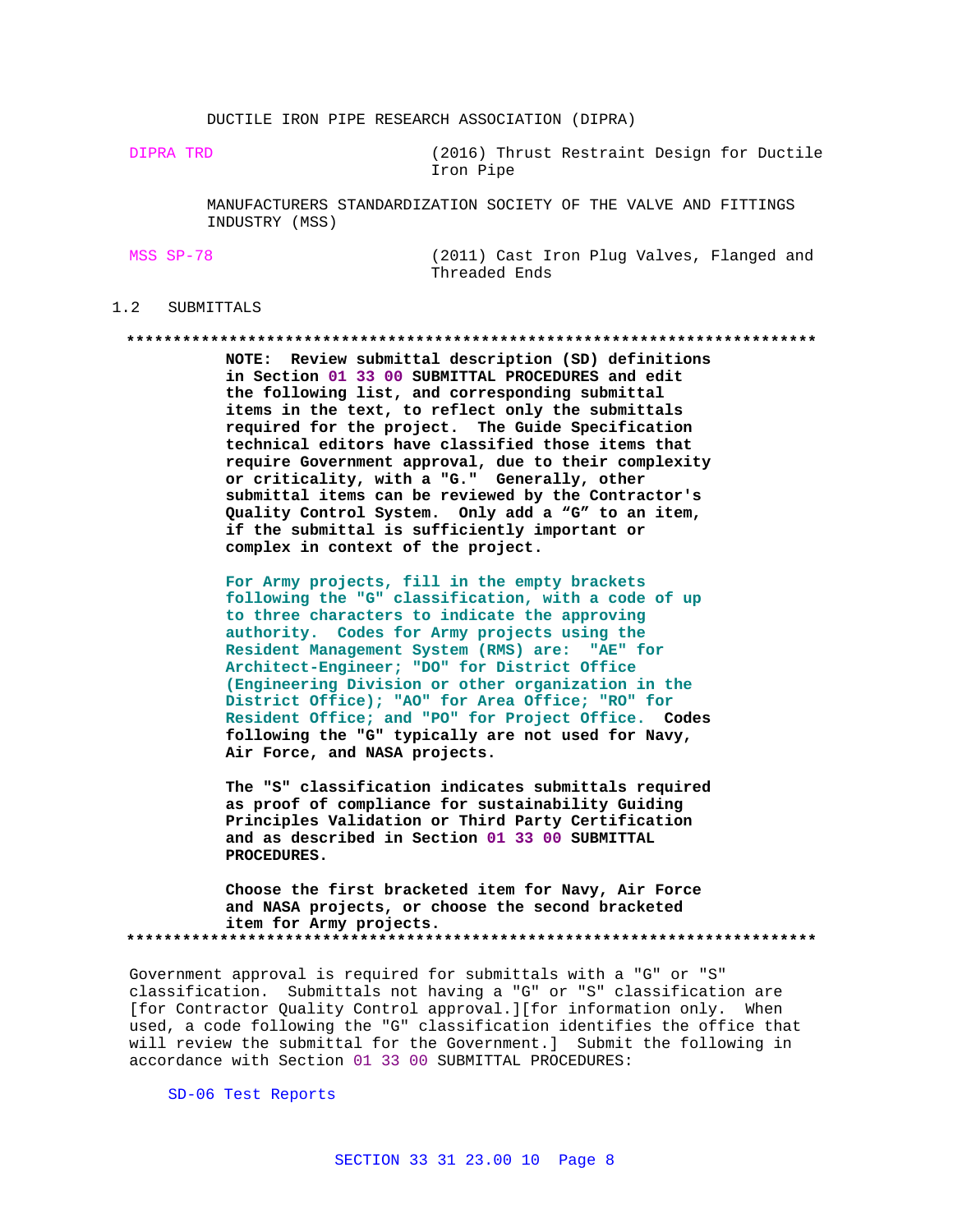Disposal of Waste Water

Final Test Report

 $1.3$ DELIVERY, STORAGE, AND HANDLING

Do not damage pipe, fittings and accessories, and pipe coatings during delivery, handling, and storage.

PART 2 PRODUCTS

 $2.1$ PIPE AND FITTINGS

# NOTE: No type of pipe specified in this section will be deleted except:

- a. As described throughout these notes.
- b. Upon specific approval of HQUSACE (CEMP-ET).
- c. As stipulated in specific directives.

d. When a certain type is required by a railroad company for piping passing under its right-of-way.

Generally, force mains less than 100 mm 4 inches in diameter will not be recommended; however, circumstances may require smaller force mains; in those cases, cutter pumps or other shredding devices will be required.

Class 150 pipe will normally be specified for force mains and inverted siphons except where local conditions require a higher class. Class 150 pipe is furnished with wall thickness suitable for laying with a standard design depth of cover, using a flat-bottom trench without blocks and with compacted backfill. For other conditions, the class or pressure, and loading will be specified accordingly. Cast-iron fittings can be used with most of the pipe materials specified. Flanged joints will not be used for buried installation because a flanged joint requires special construction considerations when buried. 

Provide piping in locations and sizes as specified in the following table. Also conform to the respective specifications and other requirements specified below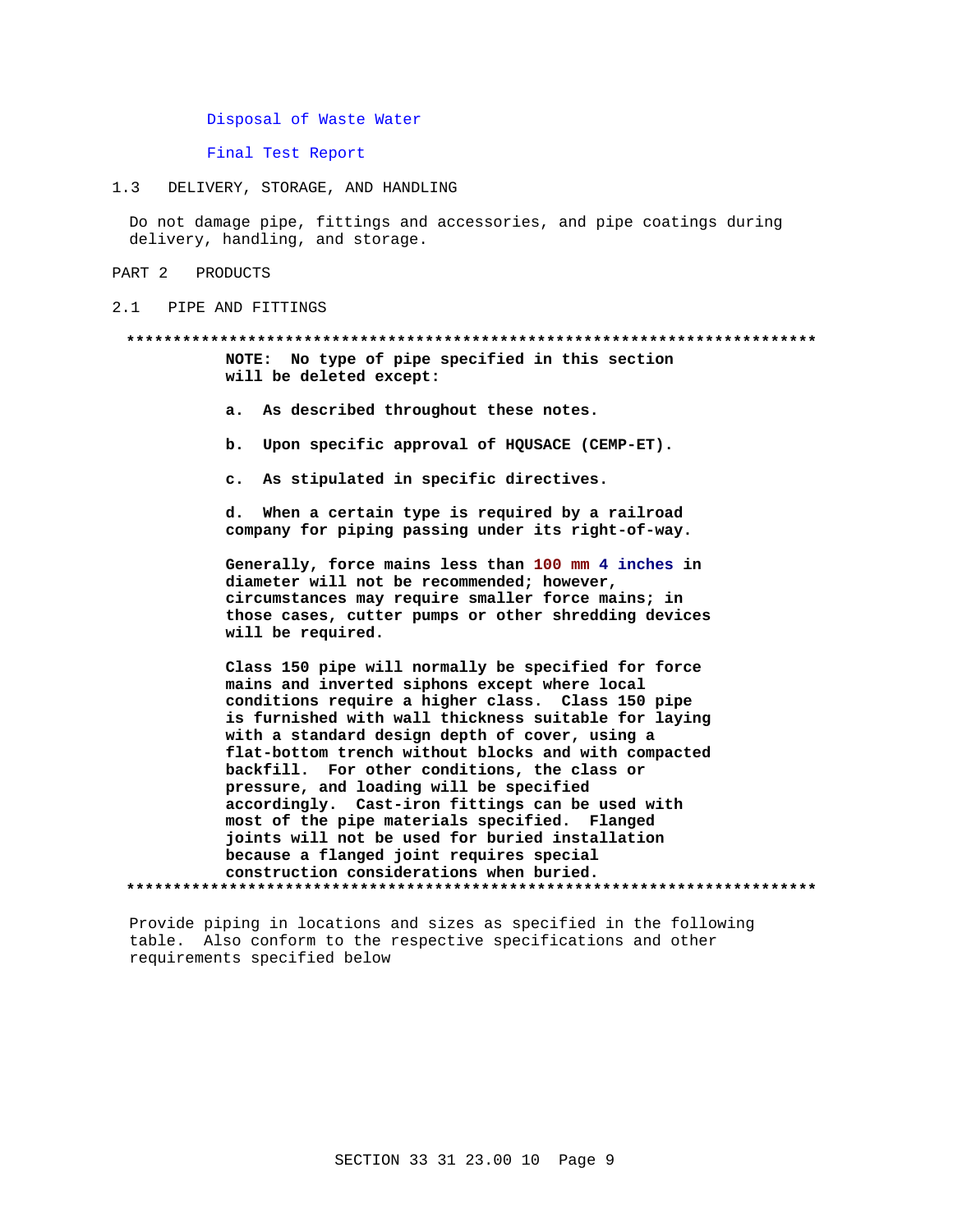| Location                                 | Piping Size Range                                  | Piping Material                                                                                                                              |
|------------------------------------------|----------------------------------------------------|----------------------------------------------------------------------------------------------------------------------------------------------|
| Force Mains                              | Less than $100 \text{ mm}$ 4<br>inches in diameter | Galvanized Steel, Polyvinyl<br>Chloride (PVC) Plastic,<br>Polyethylene (PE) Plastic or<br>Polypropylene Plastic                              |
| Inside Pump Stations                     | Less than $100 \text{ mm}$ 4<br>inches             | Galvanized Steel                                                                                                                             |
| [Force Mains][ and<br>[Inverted Siphons] | 100 mm 4 inches in<br>diameter and larger          | Ductile Iron, Steel, Concrete<br>Pressure Pipe, PVC Plastic,<br>Oriented PVC PE Plastic, or<br>Reinforced Thermosetting Resin Pipe<br>(RTRP) |
| [Force Mains][ and<br>[Inverted Siphons] | 200 mm 8 inches in<br>diameter and larger          | May be Reinforced Plastic Mortar<br>Pressure (RPMP)                                                                                          |
| Inside Pump Stations                     | 100 mm 4 inches in<br>diameter and larger          | Ductile Iron Pipe with Bolted<br>Flange Joints                                                                                               |

2.1.1 Concrete Pressure Pipe

## **\*\*\*\*\*\*\*\*\*\*\*\*\*\*\*\*\*\*\*\*\*\*\*\*\*\*\*\*\*\*\*\*\*\*\*\*\*\*\*\*\*\*\*\*\*\*\*\*\*\*\*\*\*\*\*\*\*\*\*\*\*\*\*\*\*\*\*\*\*\*\*\*\*\***

**NOTE: Use reinforced and prestressed concrete pipe for water supply distribution lines. AWWA Standards do not include sizes less than 254 mm 10 inches in diameter. Applicable size ranges for publications referenced in this paragraph are as follows:**

| Publications            | mm Inches             |
|-------------------------|-----------------------|
| AWWA C303 (Reinforced)  | $250 - 1050$ 10 - 42  |
| AWWA C300 (Reinforced)  | $600 - 3600 24 - 144$ |
| AWWA C301 (Prestressed) | $400 - 3600 16 - 144$ |

**In localities where 150 and 200 mm 6-and 8-inch pipe conforming to AWWA C303 is available, the following will be included in the contract specification as appropriate. In addition to the data in TABLE 1 of AWWA C303, the following will be applicable:**

| Nominal inside<br>diameter of pipe | 150 mm6 inches         | 200 mm8 inches         |
|------------------------------------|------------------------|------------------------|
| Nominal lining<br>thickness        | $6 \text{ mm}1/4$ inch | $6 \text{ mm}1/4$ inch |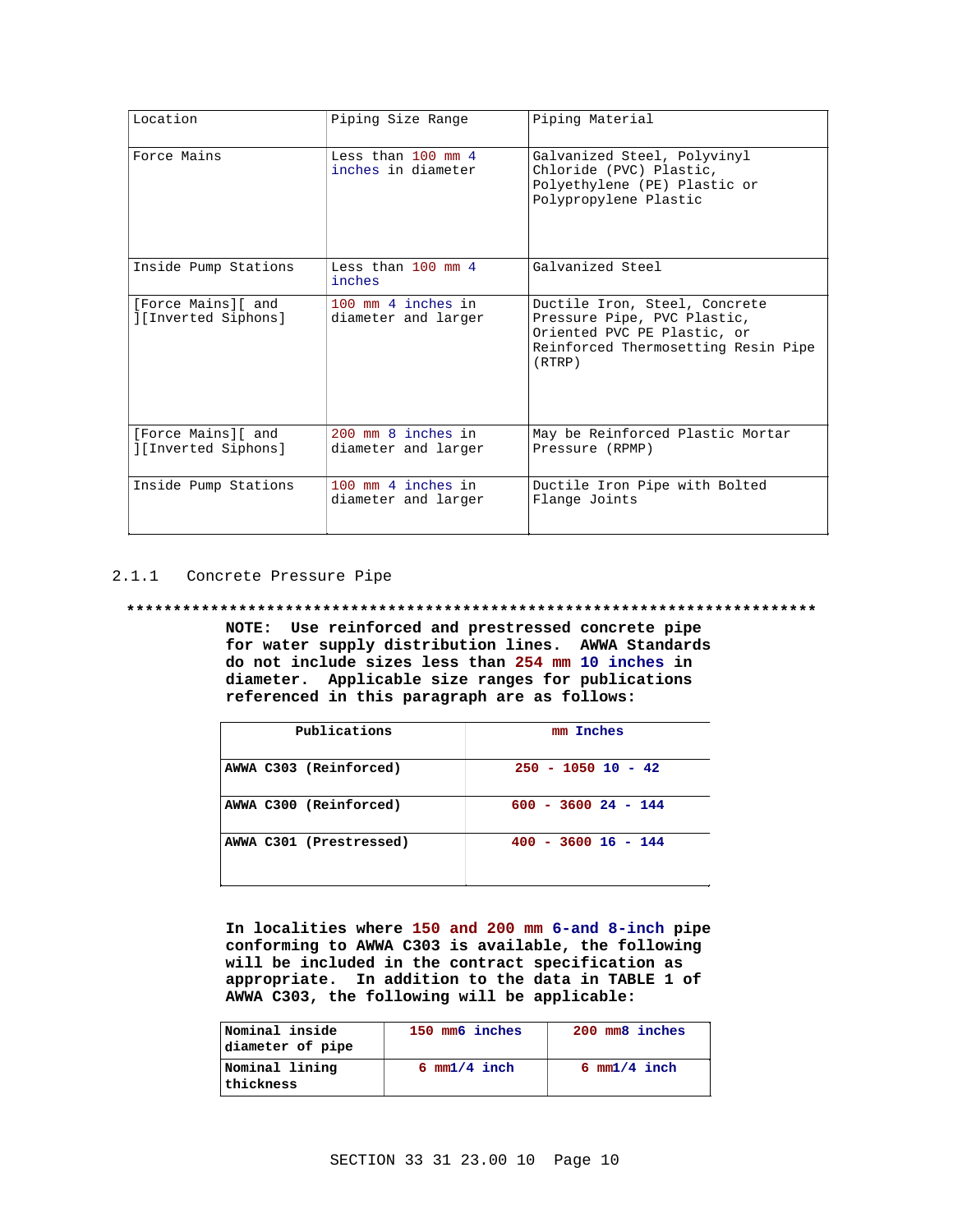| Nominal coating<br>thickness    | 25 mm1 inch                       | 25 mm1 inch                       |
|---------------------------------|-----------------------------------|-----------------------------------|
| Class 150                       |                                   |                                   |
| Total steel area<br>per mm foot | 1990 square mm0.94<br>square inch | 1990 square mm0.94<br>square inch |
| Gauge cylinder<br>number        | 16                                | 16                                |

#### **\*\*\*\*\*\*\*\*\*\*\*\*\*\*\*\*\*\*\*\*\*\*\*\*\*\*\*\*\*\*\*\*\*\*\*\*\*\*\*\*\*\*\*\*\*\*\*\*\*\*\*\*\*\*\*\*\*\*\*\*\*\*\*\*\*\*\*\*\*\*\*\*\*\***

Provide concrete pressure pipe and fittings that conform to [AWWA C300, ][ AWWA C301, ][or ][AWWA C303, ]as applicable for the service requirements, with rubber gasket joints of the type using steel bell and spigot joint rings.

- 2.1.2 Plastic Pipe
- 2.1.2.1 PE Pipe

ASTM D3350 and ASTM D3035, minimum pressure rating of 689 kPa 100 psi at 23 degrees C 73.4 degrees F.

2.1.2.2 Polypropylene Pipe

ASTM D2122 and ASTM D4101.

2.1.2.3 PVC Pressure Pipe

**\*\*\*\*\*\*\*\*\*\*\*\*\*\*\*\*\*\*\*\*\*\*\*\*\*\*\*\*\*\*\*\*\*\*\*\*\*\*\*\*\*\*\*\*\*\*\*\*\*\*\*\*\*\*\*\*\*\*\*\*\*\*\*\*\*\*\*\*\*\*\*\*\*\***

**NOTE: ASTM D1785 will be used for threaded joints. The SDR (Pressure rating) system and PC (Pressure class) system are not directly related. Reference should be made to the pertinent standards for clarification. Pressure rated plastic pipe should be derated because water hammer and surges are not included in the design. It is suggested that the operating pressure not exceed 2/3 of the rated working pressure. Pressure class plastic pipe, meeting AWWA C900 standards, will not require a derating for instantaneous velocity change not exceeding 0.61 meters per second 2 fps and for temperature range not exceeding 23 degrees C 72 degrees F.**

**\*\*\*\*\*\*\*\*\*\*\*\*\*\*\*\*\*\*\*\*\*\*\*\*\*\*\*\*\*\*\*\*\*\*\*\*\*\*\*\*\*\*\*\*\*\*\*\*\*\*\*\*\*\*\*\*\*\*\*\*\*\*\*\*\*\*\*\*\*\*\*\*\*\***

- a. PVC Pressure Pipe and Fittings Less Than 100 mm 4 inches Diameter: ASTM D1785, Schedule [40][80][120], or ASTM D2241, SDR [21][26][32.5], with screw joints, push-on joints, or solvent weld joints.
- b. PVC Pressure Pipe and Fittings 100 mm 4 inches Diameter and Larger: ASTM D2241, SDR [21][26][32.5], or AWWA C900, Class [100][150][200], with push-on joints.
- 2.1.2.4 Oriented Polyvinyl Chloride (PVCO) Plastic Pipe

Provide pipe, couplings, and fittings manufactured of material conforming to ASTM D1784, Class 12454-B. Provide pipe conforming to AWWA C909, Class 150, and to ASTM F1483 with an outside diameter equal to cast iron outside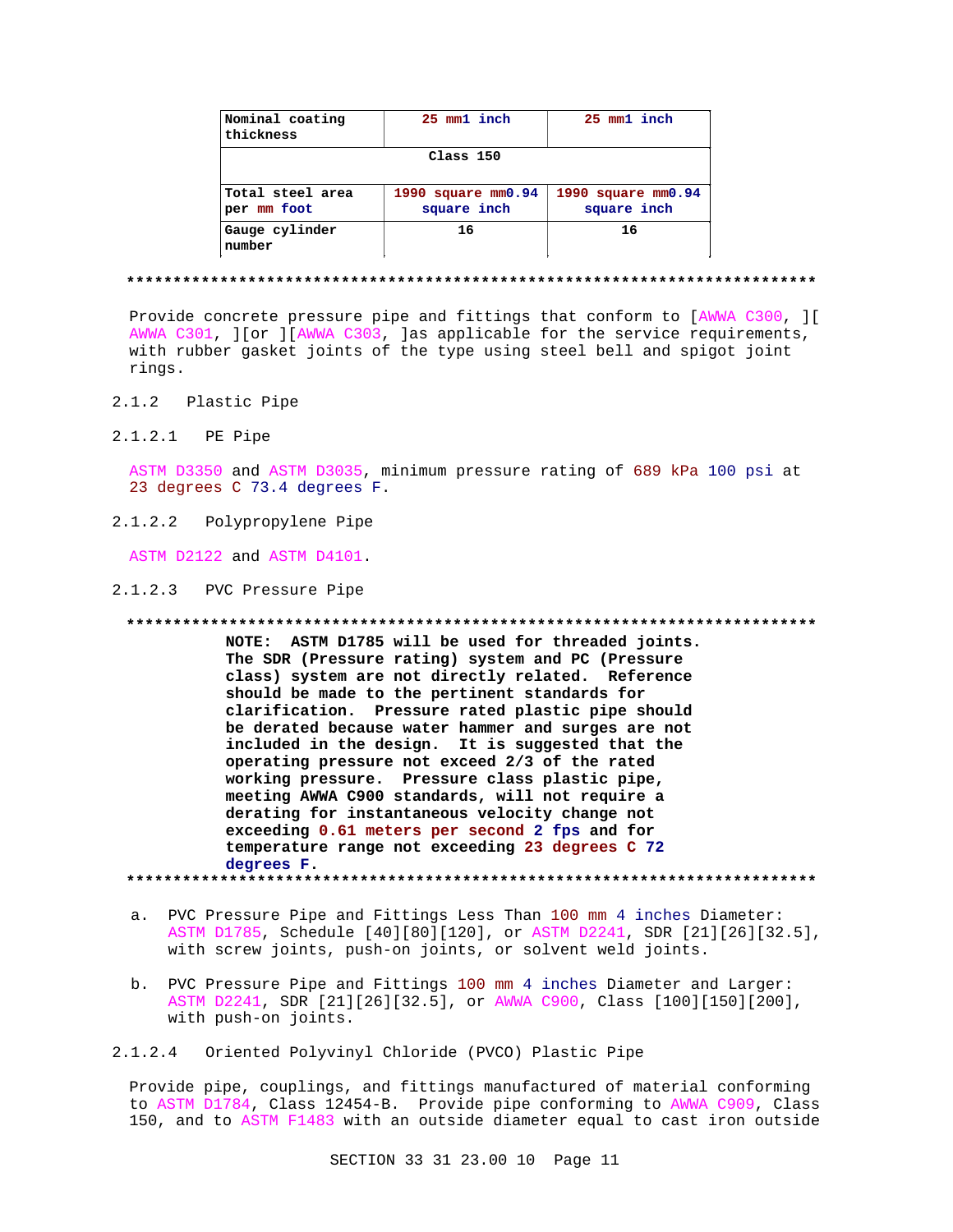diameter.

2.1.3 RPMP Pipe

Provide RPMP in accordance with ASTM D3754 produced by centrifugal casting and with an outside diameter equal to ductile iron pipe dimensions from 450 mm 18 inch to 1200 mm 48 inch. Provide a smooth uniform continuous resin-rich surface liner coating the entire inner surface of the pipe. Ensure the minimum pipe stiffness provided is 248 kPa 36 psi.

2.1.4 RTRP Lines

ASTM D2996, 2413 kPa 350 psi rated, cast iron pipe dimensions only, with elastomeric gasket joints. Fittings: AWWA C110/A21.10, rated 1034 kPa 150 psi. Use inside sleeves provided by the manufacturer when mechanical joint fittings are used.

### 2.1.5 Ductile Iron Pipe

# **\*\*\*\*\*\*\*\*\*\*\*\*\*\*\*\*\*\*\*\*\*\*\*\*\*\*\*\*\*\*\*\*\*\*\*\*\*\*\*\*\*\*\*\*\*\*\*\*\*\*\*\*\*\*\*\*\*\*\*\*\*\*\*\*\*\*\*\*\*\*\*\*\*\* NOTE: The use of cast-iron fittings and specials with ductile iron pipe is generally acceptable. However, when required by unusually severe loading conditions, ductile iron fittings and specials conforming to AWWA C110/A21.10 will be specified. \*\*\*\*\*\*\*\*\*\*\*\*\*\*\*\*\*\*\*\*\*\*\*\*\*\*\*\*\*\*\*\*\*\*\*\*\*\*\*\*\*\*\*\*\*\*\*\*\*\*\*\*\*\*\*\*\*\*\*\*\*\*\*\*\*\*\*\*\*\*\*\*\*\***

2.1.5.1 Ductile Iron Pipe

AWWA C151/A21.51, working pressure not less than 1034 kPa 150 psi, unless otherwise shown or specified.

2.1.5.2 River Crossing Pipe

AWWA C151/A21.51, minimum thickness Class 54 with joints in compliance with applicable requirements of AWWA C110/A21.10.

2.1.5.3 Fittings, Mechanical

AWWA C110/A21.10, rated for 1034 kPa 150 psi.

2.1.5.4 Fittings, Push-On

AWWA C110/A21.10 and AWWA C111/A21.11, rated for 1034 kPa 150 psi.

- 2.1.6 Steel Pipe
- 2.1.6.1 Steel Pipe, 150 mm 6 inches Diameter and Larger

AWWA C200.

2.1.6.2 Steel Pipe Less Than 150 mm 6 inches Diameter

ASTM A53/A53M, standard weight, threaded end, galvanized.

2.1.6.3 Fittings, 150 mm 6 inches Diameter and Larger

AWWA C200, fabricated in compliance with AWWA C208.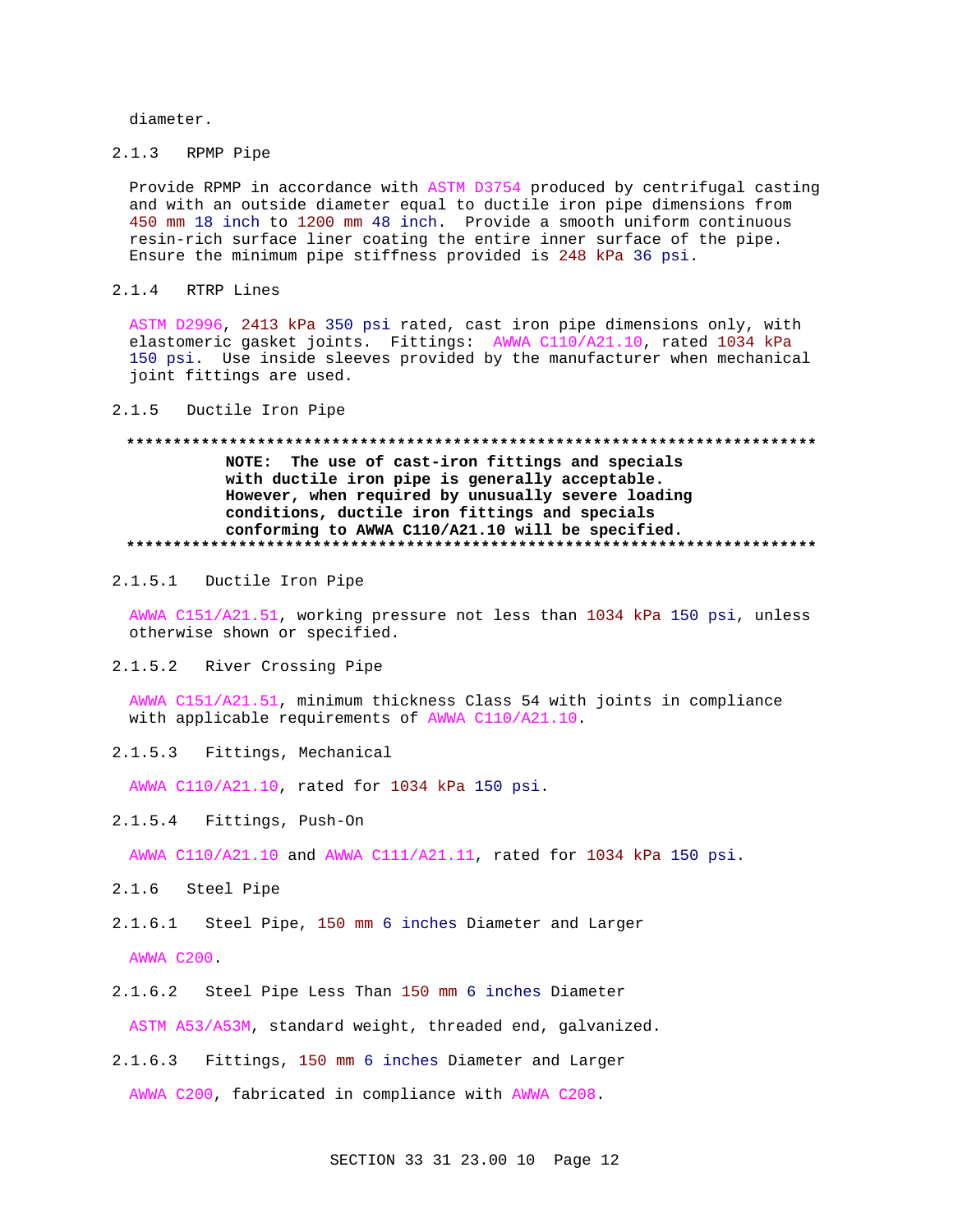2.1.6.4 Fittings Less Than 150 mm 6 inches Diameter

ASME B16.3, galvanized.

- 2.2 JOINTS
- 2.2.1 PE Piping
- 2.2.1.1 Heat Fusion Joints

ASTM D2657.

2.2.1.2 Flanged Joints

ASME B16.1 or AWWA C207.

2.2.1.3 Mechanical Joints

ASME B16.1.

2.2.2 Polypropylene Piping

Heat Fusion Joints: ASTM D2657.

2.2.3 PVC Piping

Provide centering rings or stops to ensure couplings used with plain end pipe are centered on the joint.

2.2.3.1 Screw Joint Fittings

ASTM D2464, Schedule 80

2.2.3.2 Push-On Joint Fittings

ASTM D3139, with ASTM F477gaskets

2.2.3.3 Solvent Cement

ASTM D2564

2.2.4 PVCO Pipe

Provide joints conforming to ASTM D3139 and elastomeric gaskets conforming to ASTM F477.

- 2.2.5 Ductile Iron Piping
- 2.2.5.1 Push-on Joints

AWWA C111/A21.11.

2.2.5.2 Mechanical Joints

AWWA C111/A21.11 as modified by AWWA C151/A21.51.

2.2.5.3 Flanged Joints

AWWA C115/A21.15.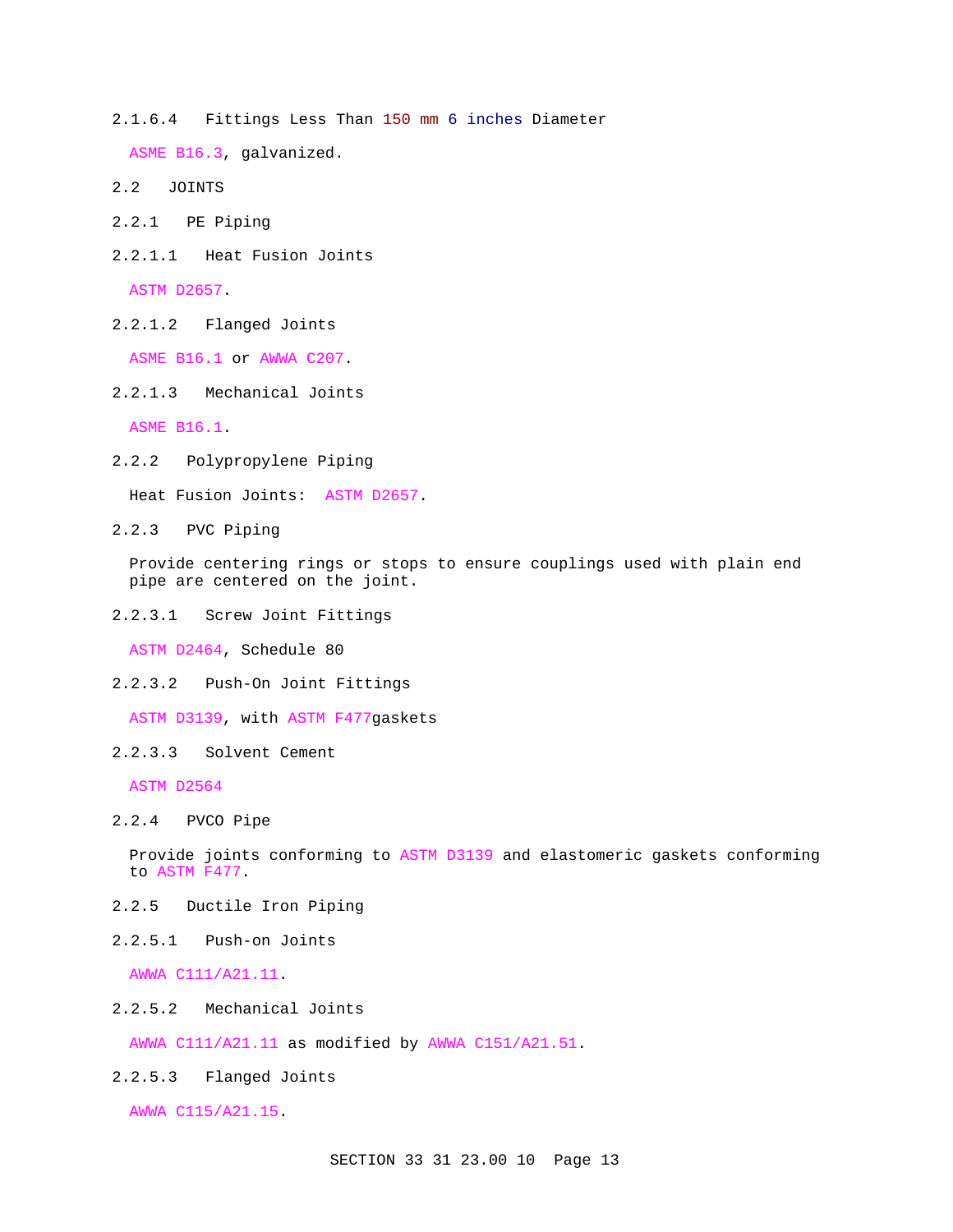## 2.2.6 Steel Piping

# 2.2.6.1 Push-on Joints

AWWA C200.

2.2.6.2 Mechanical Joints

AWWA C200.

2.2.6.3 Flanged Joints

AWWA C207.

2.2.7 RPMP Piping

Provide bell and spigot gasket coupling joints utilizing an elastomeric gasket in accordance with ASTM D4161 and ASTM F477.

- 2.3 VALVES
- 2.3.1 Gate Valves

Provide gate valves 80 mm 3 inches and larger in compliance with AWWA C500. Provide non-rising stem (NRS) valves for buried service, 50 mm 2 inch square nut operated with joints applicable to the pipe or installation. Furnish buried valves with extension stems comprising socket, extension stem and operating nut, and of an appropriate length to bring operating nut to within 150 mm 6 inches of grade. Provide one 1200 mm 4 foot "T" handle valve wrench for each quantity of 6 buried valves. Provide outside screw and yoke (OS&Y), handwheel operated with flange ends for gate valves that are exposed or installed inside unless otherwise indicated. Cast an arrow and the word "OPEN" on all gate valve operating nuts and handwheels in raised letters to indicate the direction of opening. Equip gate valves 350 mm 14 inches and larger with gearing to reduce operating effort. Equip gate valves 350 mm 14 inches and larger, installed in horizontal lines in horizontal position with stems horizontal, with bronze track, roller and scrapers to support the weight of the gate for its full length of travel. Fit gate valves 350 mm 14 inches and larger installed in vertical pipe lines with stems horizontal with slides to assist the travel of the gate assembly.

## 2.3.2 Check Valves

**\*\*\*\*\*\*\*\*\*\*\*\*\*\*\*\*\*\*\*\*\*\*\*\*\*\*\*\*\*\*\*\*\*\*\*\*\*\*\*\*\*\*\*\*\*\*\*\*\*\*\*\*\*\*\*\*\*\*\*\*\*\*\*\*\*\*\*\*\*\*\*\*\*\***

**NOTE: When the design requires the use of check valves with outside balance levers, an appropriate descriptive statement will be added. Several types of swing check valves are available for several different job requirements and the manufacturer should be consulted for specific job applications. These valves include horizontal, lever and weight, lever and spring, air cushion, oil hydraulic, etc. The operating pressure and force main velocity will determine the type of swing check valve needed. \*\*\*\*\*\*\*\*\*\*\*\*\*\*\*\*\*\*\*\*\*\*\*\*\*\*\*\*\*\*\*\*\*\*\*\*\*\*\*\*\*\*\*\*\*\*\*\*\*\*\*\*\*\*\*\*\*\*\*\*\*\*\*\*\*\*\*\*\*\*\*\*\*\***

Provide iron-bodied check valves that permit free flow of sewage forward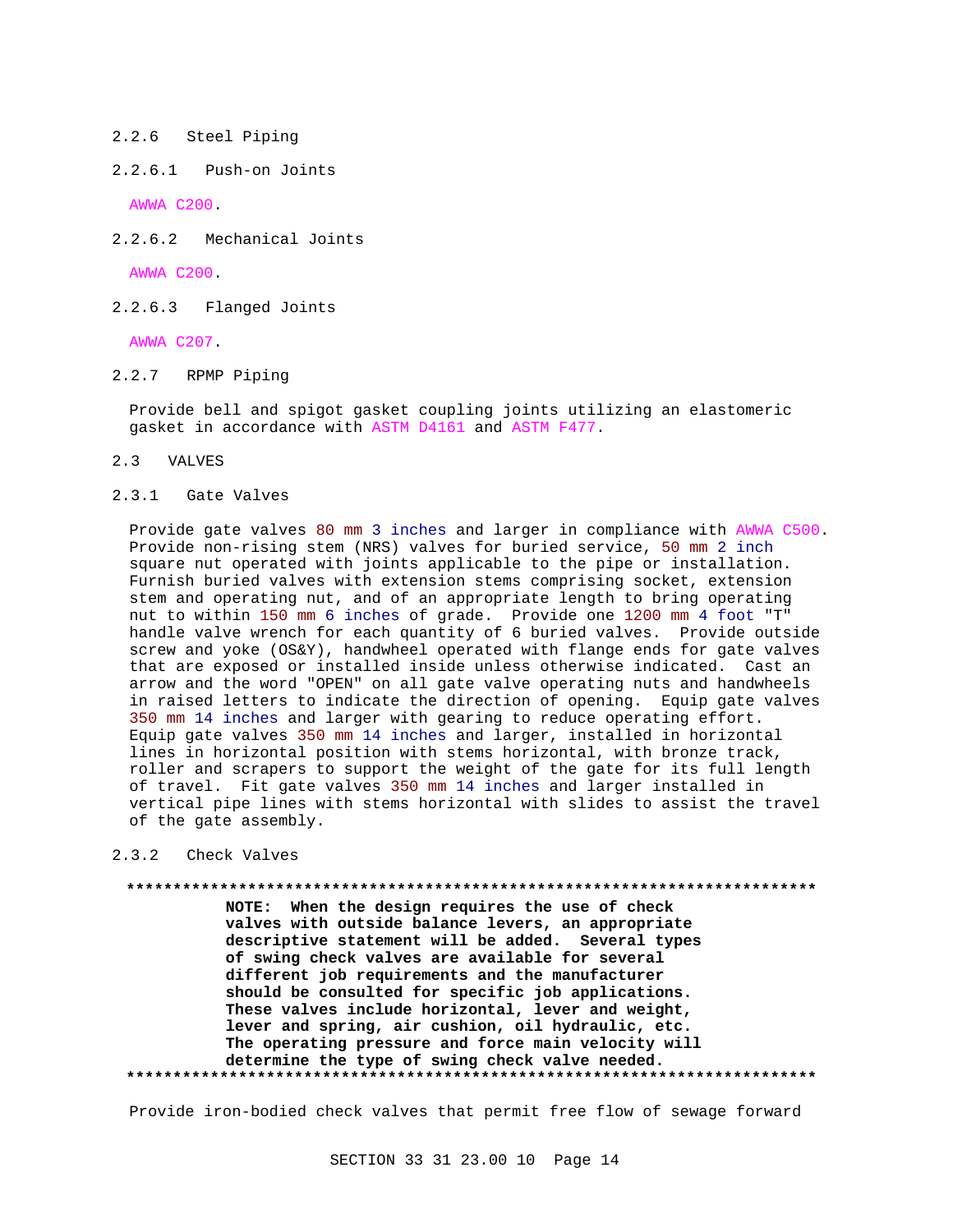and provide a positive check against backflow. Design check valves for a minimum working pressure of 1034 kPa 150 psi or as indicated. Directly cast the manufacturer's name, initials, or trademark and also the size of the valve, working pressure, and direction of flow on the body.

## 2.3.2.1 Ball Check Valves

Provide iron-bodied ball check valves, with flanged ends, that are of the non-slam type. Provide Class 125 125 pound type flanges complying with ASME B16.1 with stainless steel ball unless otherwise specified.

## 2.3.2.2 Swing Check Valves

Comply with AWWA C508. Provide with iron body, bronze mounted, and flanged ends. Provide Class 125 125 pound type flanges, complying with ASME B16.1.

#### 2.3.3 Plug Valves

Provide cast iron valves complying with MSS SP-78 or steel plug valves in compliance with API Spec 6D.

# 2.3.4 Pinch Valves

Provide double acting, jam-proof type pinch valves with unobstructed streamlined flows and built-in operator. Provide iron bodied valves with a non-rising handwheel. Provide a sleeve of pure gum rubber, neoprene, Buna N or hypalon as required for service. Provide a valve with flanged ends of Class 125125 pound type in compliances with ASME B16.1.

#### 2.3.5 Air Release Valves

# **\*\*\*\*\*\*\*\*\*\*\*\*\*\*\*\*\*\*\*\*\*\*\*\*\*\*\*\*\*\*\*\*\*\*\*\*\*\*\*\*\*\*\*\*\*\*\*\*\*\*\*\*\*\*\*\*\*\*\*\*\*\*\*\*\*\*\*\*\*\*\*\*\*\* NOTE: When conditions indicate that vacuum conditions may exist in the line, the use of a sewage air and vacuum valve may be required. An appropriate paragraph will be added. Air vents will be specifically adapted for use with sewage. \*\*\*\*\*\*\*\*\*\*\*\*\*\*\*\*\*\*\*\*\*\*\*\*\*\*\*\*\*\*\*\*\*\*\*\*\*\*\*\*\*\*\*\*\*\*\*\*\*\*\*\*\*\*\*\*\*\*\*\*\*\*\*\*\*\*\*\*\*\*\*\*\*\***

Provide air release valves designed to permit release of air from an empty pipe during filling and capable of discharging accumulated air in the line while the line is in operation and under pressure. Attach valves by means of threaded pipe connections. Vent valves to the atmosphere.

### 2.3.5.1 Manual Air Release Valves

Consisting of an 80 mm 3 inch gate valve and 80 mm 3 inch ductile iron pipe and fittings. Install the valve with its line of flow in the horizontal position.

# 2.3.5.2 Automatic Air Release Valve

Compound lever type capable of withstanding operating pressures of 1034 kPa 150 psi, with a 13 mm 1/2 inch outlet. Provide with iron body and cover of the valve and a stainless steel float. Provide internal parts made entirely of stainless steel or bronze. Provide valve specifically adapted for use with sewage and complete with hose and blow-off valves to permit backflushing without dismantling the valve.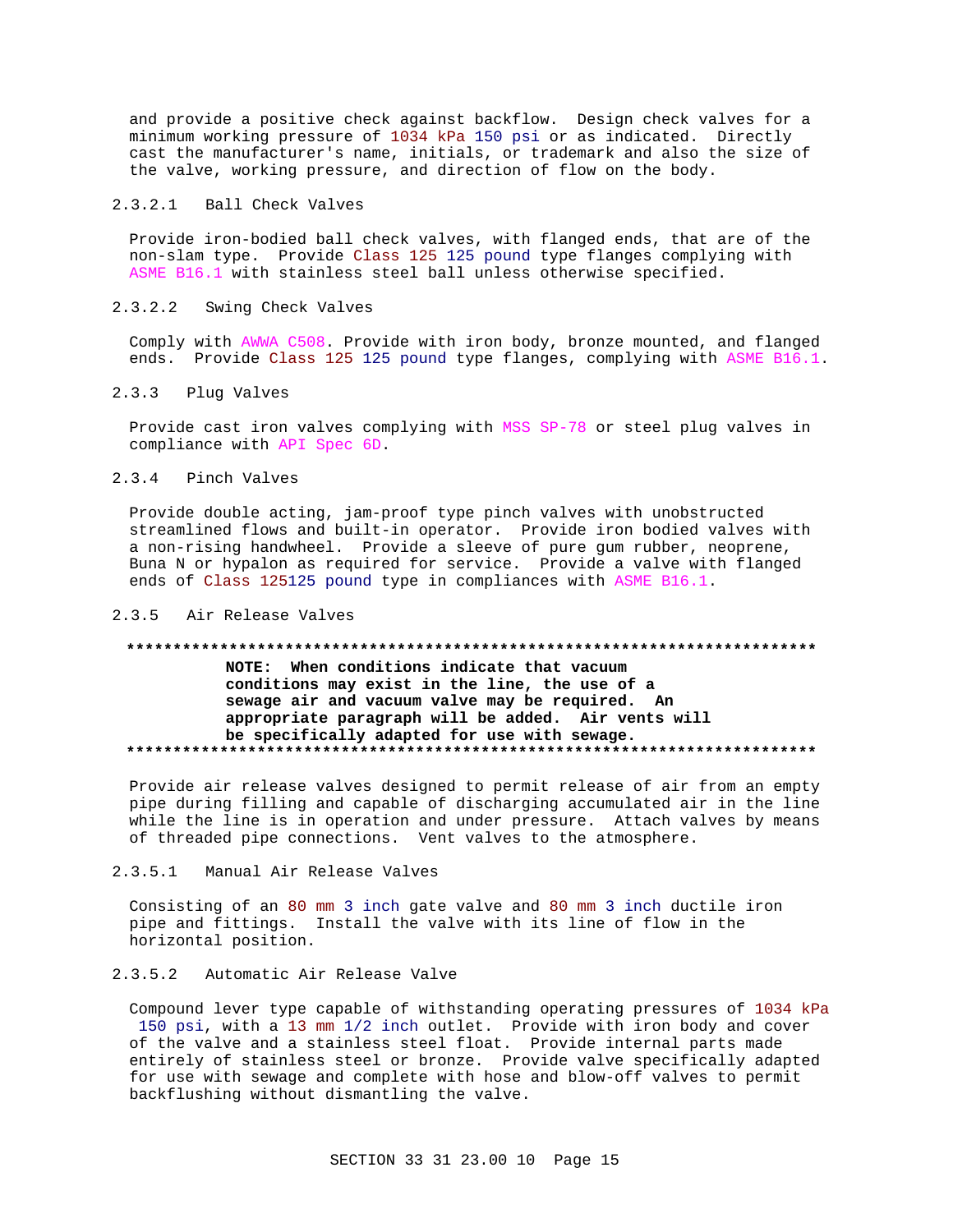## 2.4 VALVE VAULTS

#### 

NOTE: Valve vaults will be required on all air vents installed on the buried force mains. Details will be shown on the drawings. When valve vaults are not required, this paragraph will be deleted. Cast iron or concrete, except design concrete vaults installed in locations subject to vehicular traffic to withstand the following [  $\Box$ AASHTO load designation as outlined in AASHTO HB-17. Provide extension type cast iron vaults with slide type adjustment and flared base. Provide 5 mm 3/16 inch minimum metal. Ensure that the vault length is adaptable, without full extension, to the depth of cover over the pipe at the valve locations. Manufacture concrete vaults accordance with Section 03 42 13.00 10 PLANT-PRECAST CONCRETE PRODUCTS FOR BELOW GRADE CONSTRUCTION. Cast the word "SEWER" in the cover. [Provide secure latch/lock mechanism to prevent unauthorized entry or tampering with the components within.]

#### $2.5$ MISCELLANEOUS MATERIALS

Provide miscellaneous materials in compliance with the following requirements:

#### 2.5.1 Pipe Coatings and Linings

# NOTE: UFC 3-240-01 includes conditions requiring lining and coating of pipes. Protective materials for galvanized pipe less than 80 mm 3 inches in diameter will be required only where the pipe is within the zone of influence of adjacent buried cathodic protection systems.

- a. Steel, interior: AWWA C203 or AWWA C210.
- b. Steel, exterior, buried: AWWA C203.
- c. Steel, exterior, exposed: AWWA C210.

## 2.5.2 Joint Lubricants

Provide joint lubricants as recommended by the pipe manufacturer.

Bolts, Nuts and Glands  $2.5.3$ 

AWWA C111/A21.11.

## 2.5.4 Joint Compound

A stiff mixture of graphite and oil or inert filler and oil.

2.5.5 Joint Tape

**ASTM D3308.**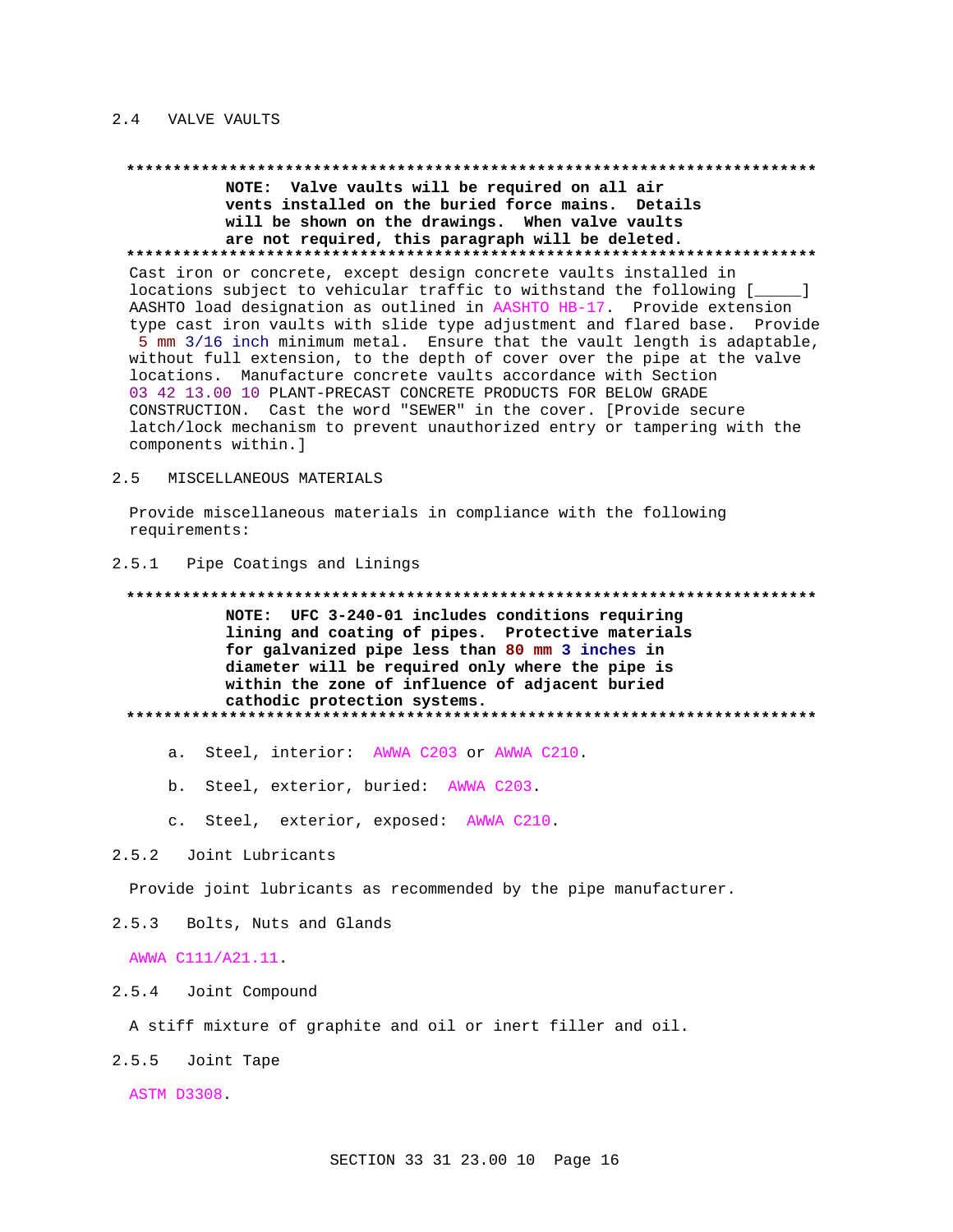## 2.5.6 Bond Wire

Bond wire type RHW or USE, Size 1/0 AWG, neoprene jacketed copper conductor shaped to stand clear of the joint.

## PART 3 EXECUTION

#### 3.1 INSTALLATION

Install pipe, pipe fittings, and appurtenances at the locations indicated. Perform excavation, trenching, and backfilling as specified in Section [31 00 00 EARTHWORK][31 23 00.00 20 EXCAVATION AND FILL].

#### 3.1.1 Cutting

Cut pipe in a neat manner with mechanical cutters. Use wheel cutters where practicable. Grind sharp and rough edges smooth and remove loose material from the pipe before laying.

#### 3.1.2 Laying

Except where otherwise authorized, lay pipe with bells facing the direction of laying. Before lowering and while suspended, inspect the pipe for defects. Reject defective material. Lay pipe in compliance with the following:

| Ductile Iron                   | AWWA C600                   |
|--------------------------------|-----------------------------|
| Steel                          | AWWA C600                   |
| Concrete                       | Manufacturer's instructions |
| Polyvinyl Chloride             | Manufacturer's instructions |
| Polyethylene                   | ASTM D2774                  |
| Polypropylene                  | ASTM D2774                  |
| Reinforced Thermosetting Resin | Manufacturer's instructions |
| Reinforced Plastic Mortar      | Manufacturer's instructions |

### 3.1.3 Jointing

#### 3.1.3.1 Concrete Pressure Pipe

Follow the manufacturer's instructions when lubricating and installing rubber gaskets. Provide joints that comply with the manufacturer's instructions. Fill the external annular space with cement mortar or with a portland cement-filled polyurethane loop. For pipe 600 mm 24 inch diameter and larger, fill the internal annular space with cement mortar and struck off to ensure a smooth and continuous surface between pipe sections. Pipe less than 600 mm 24 inch diameter must have a rope or trowelable mastic affixed to the concrete face of the bell socket before joining the sections of pipe. Ensure the mastic provided causes no problems with the rubber gasket and ensure the gasket fills the interior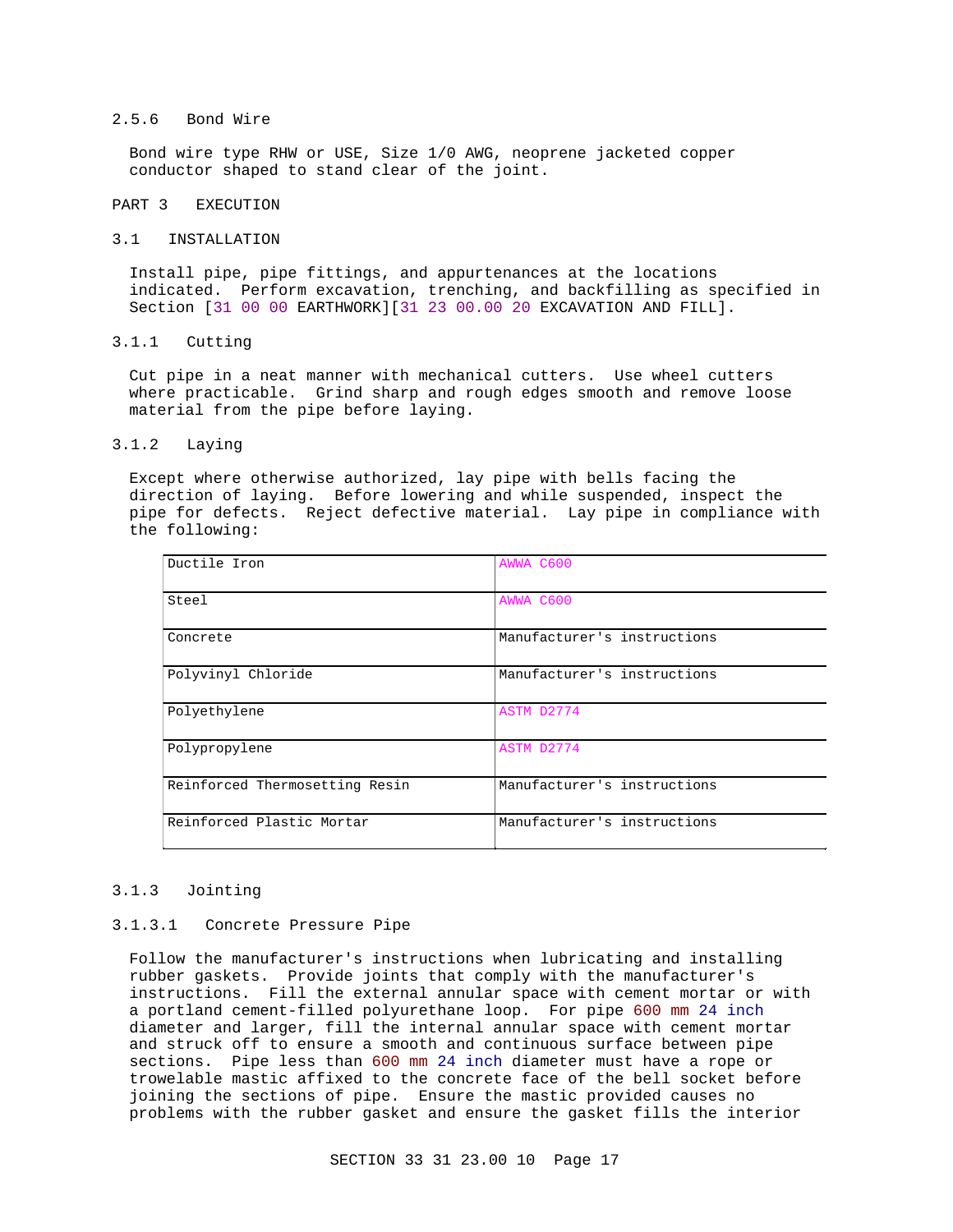annular space when the pipe sections are pushed together.

3.1.3.2 Joints for PE Pipe

Provide heat fusion joints that comply with the manufacturer's instructions concerning equipment, temperature, melt time, heat coat, and joining time. Make flanged and mechanical joints in compliance with the manufacturer's instructions.

3.1.3.3 Joints for Polypropylene Pipe

Ensure heat fusion joints comply with the manufacturer's instructions concerning equipment, temperature, melt time, heat coat, and joining time.

- 3.1.3.4 Joints for PVC Pipe
	- a. Make threaded joints by wrapping the male threads with joint tape or by applying an approved thread lubricant, then threading the joining members together. Tighten the joint with strap wrenches taking care not to damage the pipe and fittings. Tighten the joint no more than 2 threads past hand-tight.
	- b. Bevel the ends of pipe for push-on joints to facilitate assembly. Mark pipe to indicate when the pipe is fully seated. Lubricate the gasket to prevent displacement. Ensure the gasket remains in proper position in the bell or coupling while the joint is made.
	- c. Ensure solvent-weld joints comply with the manufacturer's instructions.
- 3.1.3.5 Joints for RPMP Pipe

Use an elastomeric gasket in accordance with ASTM D4161.

3.1.3.6 Joints for RTRP Lines

Provide elastomeric gasket joints in compliance with the manufacturer's instructions.

3.1.3.7 Joints for Ductile Iron Pipe

Install mechanical and push-on type joints in compliance with AWWA C600 and the manufacturer's instructions. Install flanged joints in compliance with manufacturer's instructions.

3.1.3.8 Joints for Steel Pipe

Make screw joints tight with joint tape or joint compound applied with a brush to the male threads only. Install mechanical joints, push-on joints, and flanged joints in compliance with the manufacturer's instructions.

# 3.1.4 Coating and Lining

Field coat non-galvanized steel pipe in compliance with AWWA C203. Test the applied materials by means of a spark-type electrical device in compliance with AWWA C203. Repair flaws and holidays in the coating or lining of the pipe and the pipe joints; with the repaired areas at least equal in thickness to the minimum required for the pipe.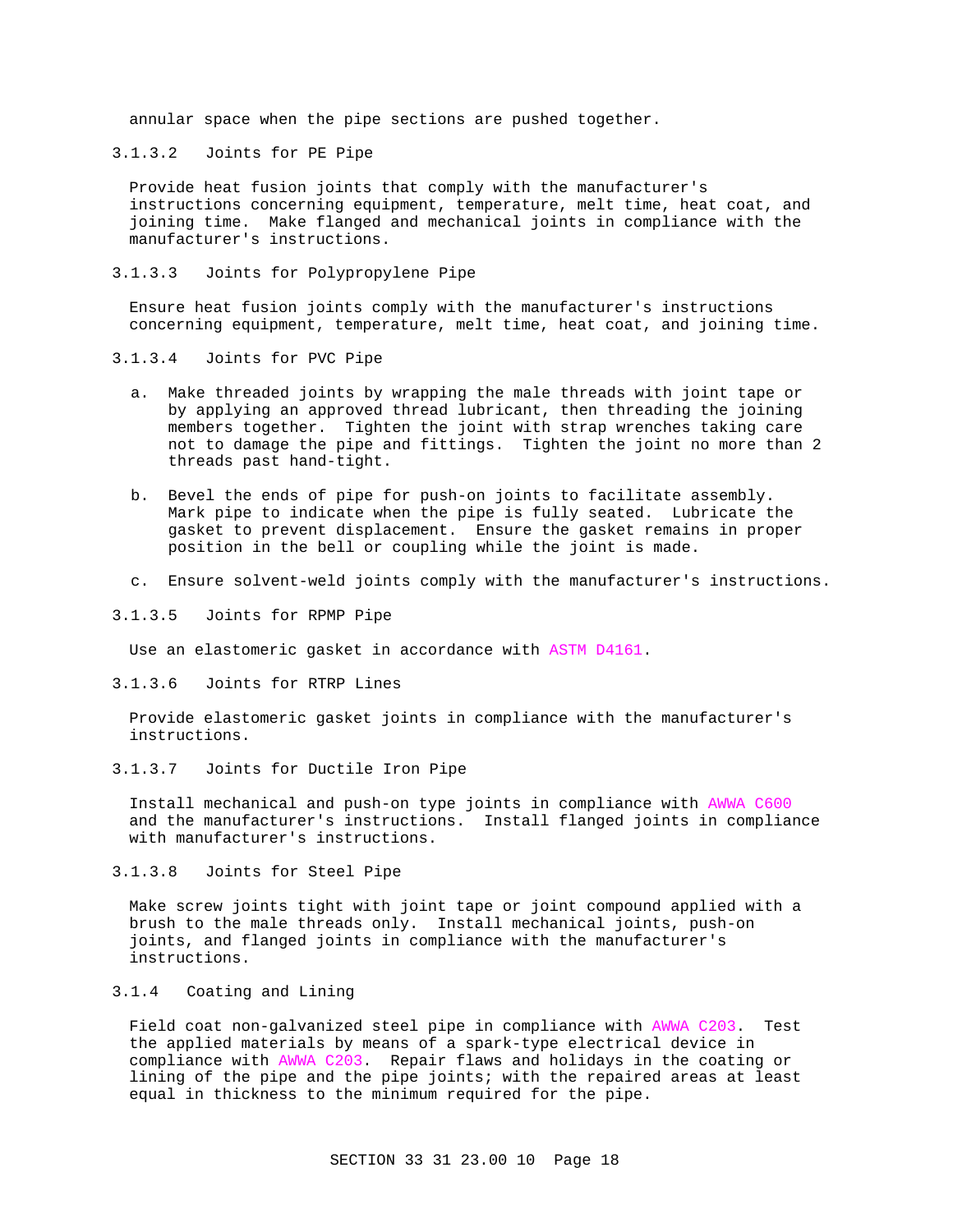### 3.1.5 PE Pipe Encasement

# **\*\*\*\*\*\*\*\*\*\*\*\*\*\*\*\*\*\*\*\*\*\*\*\*\*\*\*\*\*\*\*\*\*\*\*\*\*\*\*\*\*\*\*\*\*\*\*\*\*\*\*\*\*\*\*\*\*\*\*\*\*\*\*\*\*\*\*\*\*\*\*\*\*\* NOTE: Loose polyethylene encasement is used in conjunction with ductile or cast iron pipe to protect the pipe from corrosive soils. Review AWWA 105 for design requirements and application. \*\*\*\*\*\*\*\*\*\*\*\*\*\*\*\*\*\*\*\*\*\*\*\*\*\*\*\*\*\*\*\*\*\*\*\*\*\*\*\*\*\*\*\*\*\*\*\*\*\*\*\*\*\*\*\*\*\*\*\*\*\*\*\*\*\*\*\*\*\*\*\*\*\***

[When installed underground, encase pipe with [\_\_\_\_\_] mm mil thick polyethylene in accordance with AWWA C105/A21.5.] [Encase in accordance with AWWA C105/A21.5.]

# 3.1.6 Installation of Valves

Prior to installation, clean valves of all foreign matter and inspect for damage and then fully open and close valves to ensure that all parts are properly operating. Install valves with the stem in the vertical position. [Install valves in valve vaults as indicated] [\_\_\_\_\_].

#### 3.1.7 Installation of Valve Boxes

Install valve boxes over each outside gate valve, unless otherwise indicated. Center valve boxes over the valve. Carefully tamp fill around each valve box to a distance of 1.2 m 4 feet on all sides or to undisturbed trench face, if less than 1.2 m 4 feet.

3.1.8 Installation of Valve Vaults

Install valve vaults as indicated.

3.1.9 Drain Lines

Install drain lines where indicated. The drain line consists of a tee in the main line with a 100 mm 4 inch diameter branch, a 100 mm 4 inch diameter elbow, and a 100 mm 4 inch gate valve.

# 3.1.10 Thrust Restraint

[Provide thrust restraint as specified in Section 33 11 00 WATER UTILITY DISTRIBUTION PIPING.] [Provide plugs, caps, tees and bends deflecting 11-1/4 degrees or more, either vertically or horizontally, with thrust restraint.] Securely anchor valves or provide with thrust restraints to prevent movement. Install thrust restraints made from either thrust blocks or, for ductile-iron pipes, restrained joints.

# 3.1.10.1 Thrust Blocks

Provide concrete thrust blocking of a mix not leaner than: 1 cement, 2-1/2 sand, 5 gravel; and having a compressive strength of not less than 14 MPa 2000 psi after 28 days. Place blocking between solid ground and the fitting to be anchored. Unless otherwise indicated or directed, place the base and thrust bearing sides of thrust blocks directly against undisturbed earth. Place the side of thrust blocks not subject to thrust against forms, if applicable. Provide the area of bearing as shown or as directed. Place blocking so that the fitting joints are accessible for repair. Use steel rods and clamps, protected by galvanizing or by coating with bituminous paint, to anchor vertical down bends into gravity thrust blocks.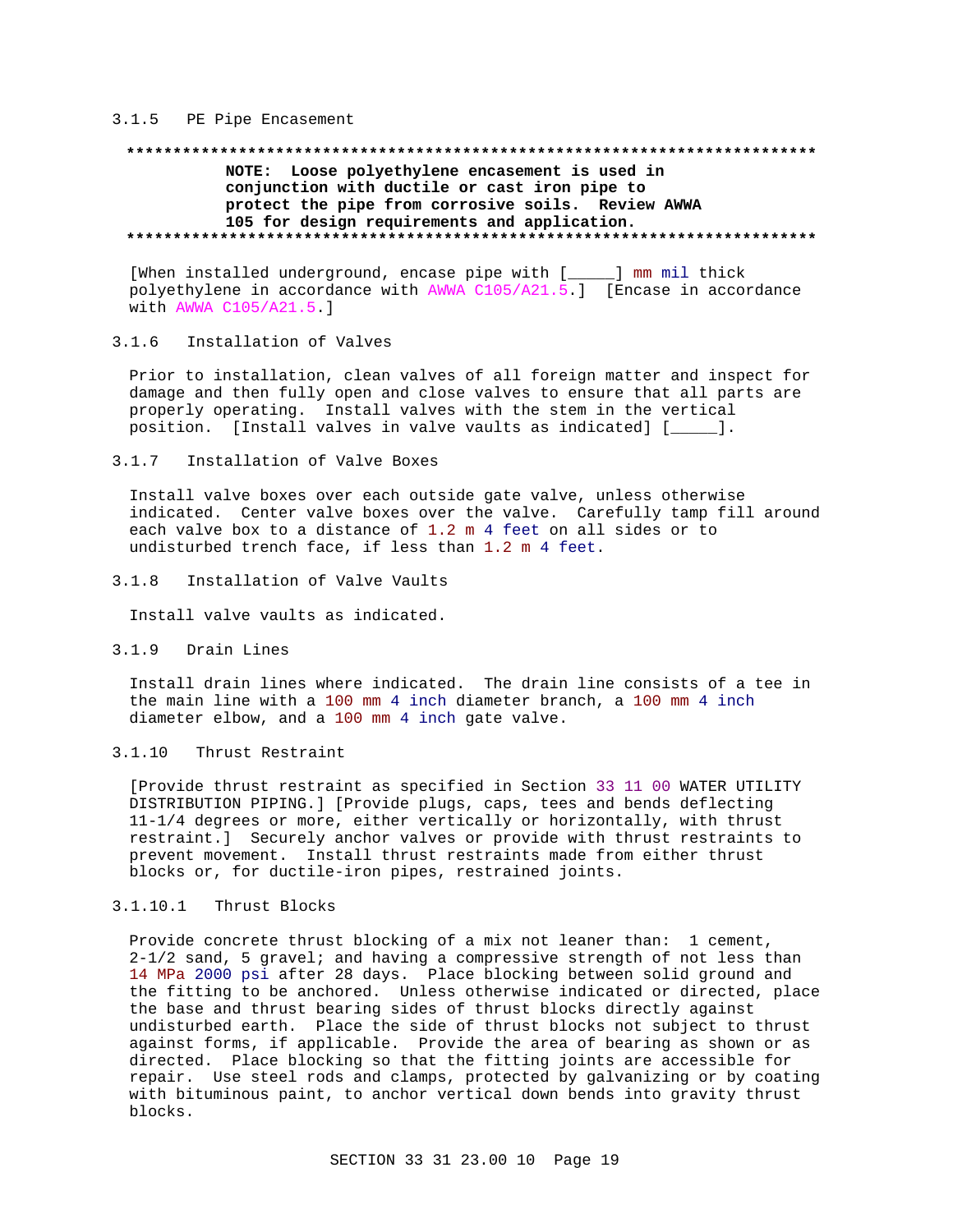#### 3.1.10.2 Restrained Joints

# NOTE: When the restrained length is specified by the designer, this paragraph will be modified to delete the design requirement. The Government's designer should use UFC 3-230-01 for guidance.

For ductile iron pipe, design restrained joints in accordance with DIPRA TRD.

#### $3.1.11$  Grout

Provide grout mix for exterior joint protection on concrete pipes of 1 part portland cement, 2 parts sand, and of sufficient liquid consistency to flow into the joint recess beneath the diaper. Provide grout mix for interior joint protection of 1 part portland cement and 1 part sand. Substitute a polyurethane foam loop, impregnated with portland cement, in lieu of grout for exterior joints, if directed.

#### 3.1.12 Bonded Joints

# NOTE: Bonded joints will be used to maintain electrical continuity in metallic pipelines where cathodic protection is provided during construction or where it is anticipated that cathodic protection will be provided in the future.

Where indicated, provide a thermally welded metallic bond at each joint, including joints made with flexible couplings or rubber gaskets, of ferrous-metallic piping to effect continuous conductivity.

#### $3.2$ FIELD OUALITY CONTROL

# NOTE: Edit this paragraph to establish responsibility for tests.

Perform both a pressure test and a leakage test on all pipelines. [Obtain the Contracting Officer's approval of the method proposed for disposal of waste water from hydrostatic tests.] [The Contractor is responsible for all testing. ] [Perform testing using an independent testing laboratory, subject to approval by the Contracting Officer.] [Contractor will coordinate all tests to ensure they are witnessed by the Contracting Officer.] Notify the Contracting Officer at least 7 days in advance of equipment tests. Submit the final test report to the Contracting Officer within 30 days after the test.

# 3.2.1 Pressure Test

After installing the pipe, joints, and thrust blocks, wait at least five days before pressure testing. For the pressure test, partially backfill the trench but leave the joints exposed for examination, then fill the pipe with water to expel all air. Subject the pipeline to a test pressure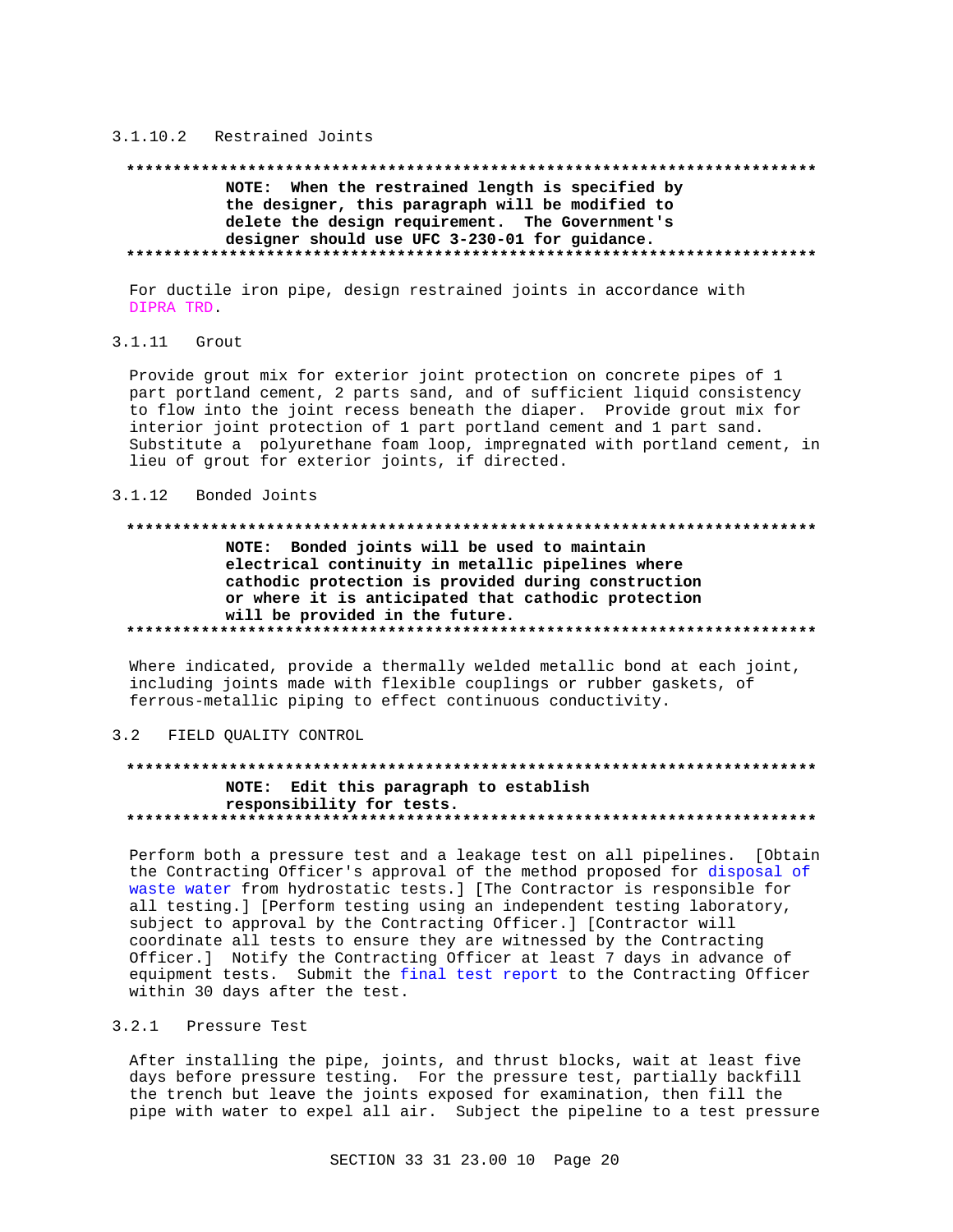of 700 kPa 100 psi or 150 percent of the working pressure, whichever is greater, for a period of at least one hour. Open and close each valve several times during the test. Examine the exposed pipe, joints, fitting, and valves for leaks. Stop visible leaks or replace defective pipe, fittings, joints, or valves.

## 3.2.2 Leakage Test

#### **\*\*\*\*\*\*\*\*\*\*\*\*\*\*\*\*\*\*\*\*\*\*\*\*\*\*\*\*\*\*\*\*\*\*\*\*\*\*\*\*\*\*\*\*\*\*\*\*\*\*\*\*\*\*\*\*\*\*\*\*\*\*\*\*\*\*\*\*\*\*\*\*\*\***

**NOTE: When the Contracting Officer determines that less stringent requirements would not have a detrimental impact on the environment, and would not violate Federal, state, or local requirements and would not contaminate any existing or potential water supply or habitable area, less stringent limits may be permitted. The maximum leakage permitted must not exceed 60 liters per 10 mm nominal diameter per kilometer 25 U.S. gallons per inch nominal diameter per mile of pipe per day, based on a pressure of 690 kPa 100 psi.**

**Allowable leakage at other test pressures will be the above limit multiplied by the product of the square root of the test pressure divided by 10. Inferior workmanship or defective material will not be accepted when less stringent requirements are allowed. \*\*\*\*\*\*\*\*\*\*\*\*\*\*\*\*\*\*\*\*\*\*\*\*\*\*\*\*\*\*\*\*\*\*\*\*\*\*\*\*\*\*\*\*\*\*\*\*\*\*\*\*\*\*\*\*\*\*\*\*\*\*\*\*\*\*\*\*\*\*\*\*\*\***

Conduct the leakage test subsequent to or concurrently with the pressure test. Place the amount of water permitted as leakage for the line in a sealed container attached to the supply side of the test pump. Apply no other source of supply to the pump or line under test. Pump the water into the line by the test pump as required to maintain the specified test pressure as described for a 2 hour period. The test will be considered a failure upon exhaustion of the supply or the inability to maintain the required pressure. PE pipe experiences diametric expansion and pressure elongation during initial testing. Consult the manufacturer prior to testing for special testing considerations. Determine allowable leakage by the following I-P formula:

- $L = NDP/K$  Where:
- L = Allowable leakage in gallons per hour.
- N = Number of joints in length of pipeline tested.
- D = Nominal diameter of the pipe in inches.
- P = Square root of the test pressure in psig.
- K = 7400 for pipe materials.

At the conclusion of the test, measure the amount of water remaining in the container and record the results in the test report.

[Test ductile iron pressure lines in accordance with the requirements of AWWA C600.]